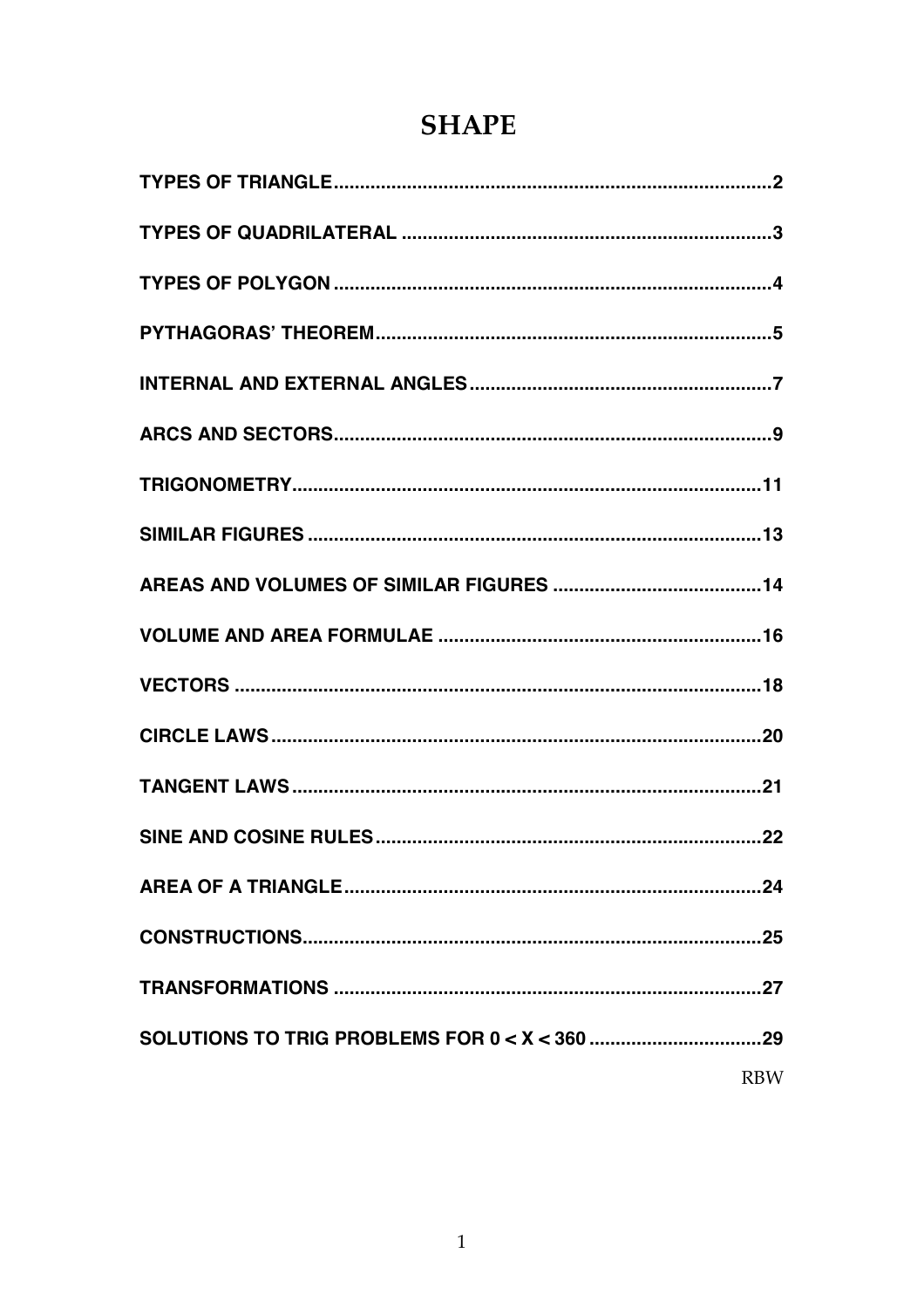## **TYPES OF TRIANGLE**

# There are ……………….. types of triangle.

| Name | Diagram | Properties |
|------|---------|------------|
|      |         |            |
|      |         |            |
|      |         |            |
|      |         |            |
|      |         |            |
|      |         |            |
|      |         |            |
|      |         |            |
|      |         |            |
|      |         |            |
|      |         |            |
|      |         |            |
|      |         |            |
|      |         |            |
|      |         |            |
|      |         |            |
|      |         |            |
|      |         |            |
|      |         |            |
|      |         |            |
|      |         |            |
|      |         |            |
|      |         |            |
|      |         |            |
|      |         |            |
|      |         |            |
|      |         |            |
|      |         |            |
|      |         |            |
|      |         |            |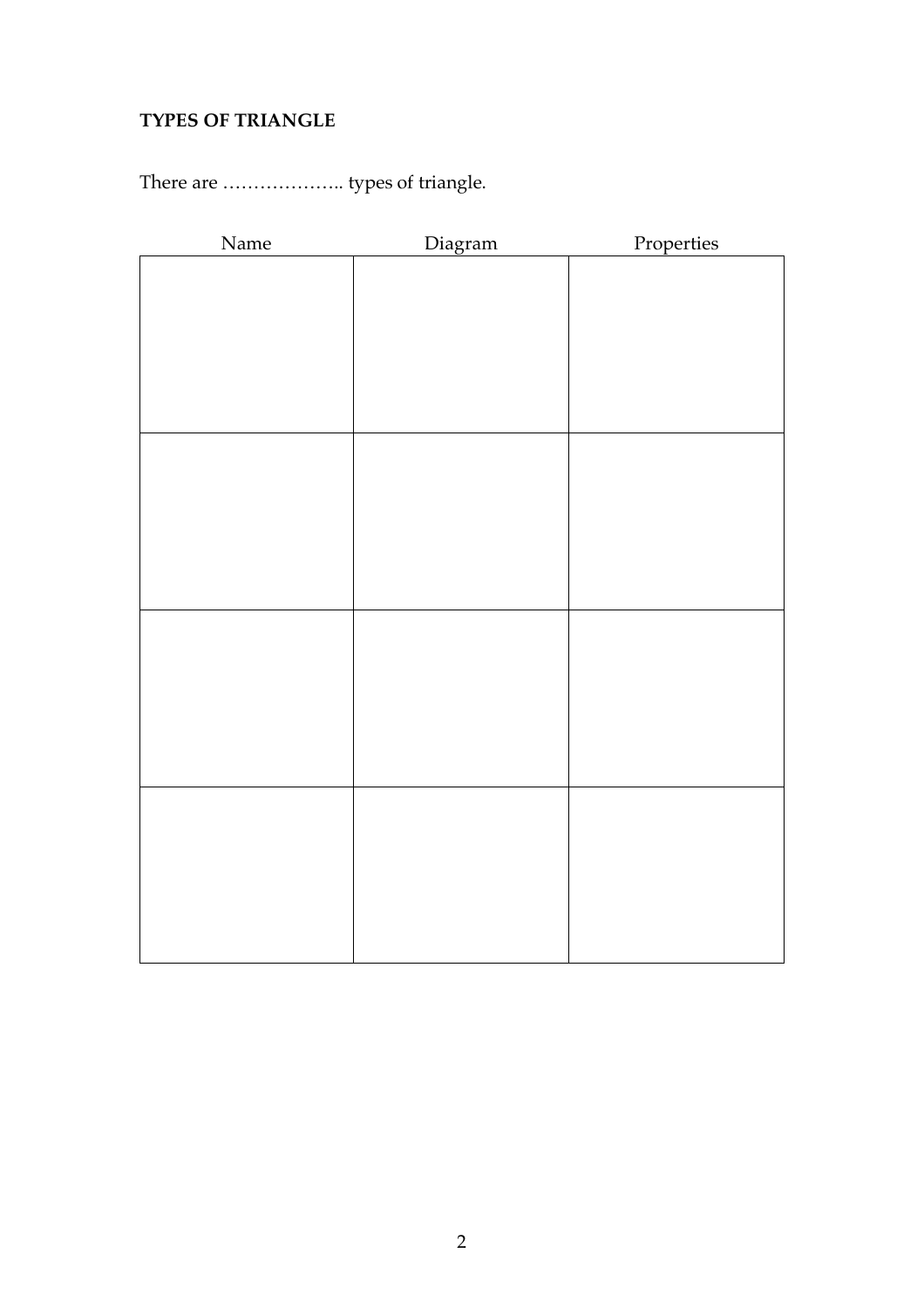## **TYPES OF QUADRILATERAL**

| Name          | Diagram | Properties |
|---------------|---------|------------|
| Square        |         |            |
|               |         |            |
|               |         |            |
|               |         |            |
|               |         |            |
| Rhombus       |         |            |
|               |         |            |
|               |         |            |
|               |         |            |
|               |         |            |
| Rectangle     |         |            |
|               |         |            |
|               |         |            |
|               |         |            |
|               |         |            |
| Parallelogram |         |            |
|               |         |            |
|               |         |            |
|               |         |            |
|               |         |            |
| Trapezium     |         |            |
|               |         |            |
|               |         |            |
|               |         |            |
|               |         |            |
| Kite          |         |            |
|               |         |            |
|               |         |            |
|               |         |            |
|               |         |            |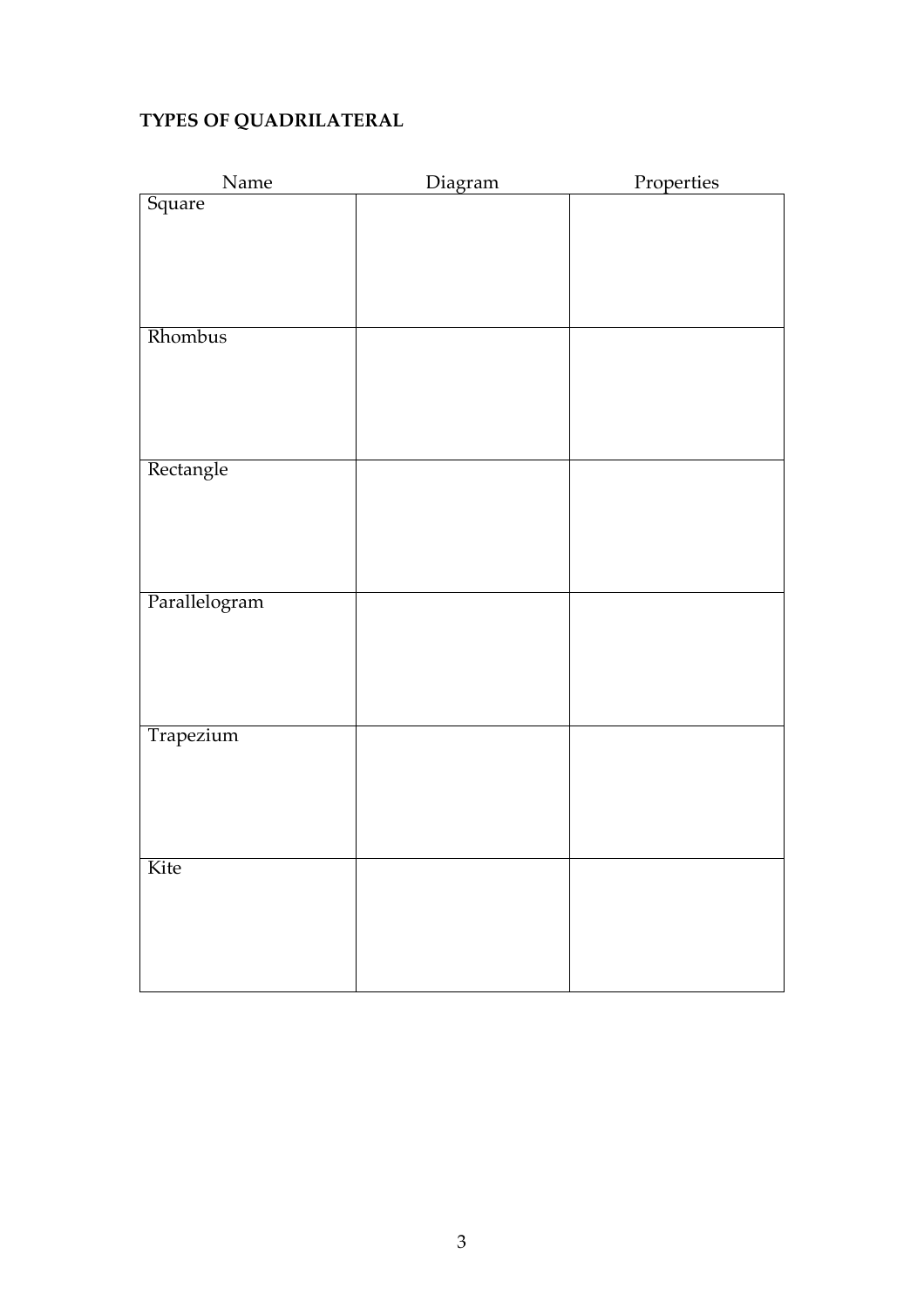### **TYPES OF POLYGON**

| $\mathbf{Name}$ | Diagram | Properties |
|-----------------|---------|------------|
| Triangle        |         |            |
|                 |         |            |
|                 |         |            |
|                 |         |            |
|                 |         |            |
| Quadrilateral   |         |            |
|                 |         |            |
|                 |         |            |
|                 |         |            |
|                 |         |            |
|                 |         |            |
|                 |         |            |
|                 |         |            |
|                 |         |            |
|                 |         |            |
|                 |         |            |
|                 |         |            |
|                 |         |            |
|                 |         |            |
|                 |         |            |
|                 |         |            |
|                 |         |            |
|                 |         |            |
|                 |         |            |
|                 |         |            |
|                 |         |            |
|                 |         |            |
|                 |         |            |
|                 |         |            |
|                 |         |            |
|                 |         |            |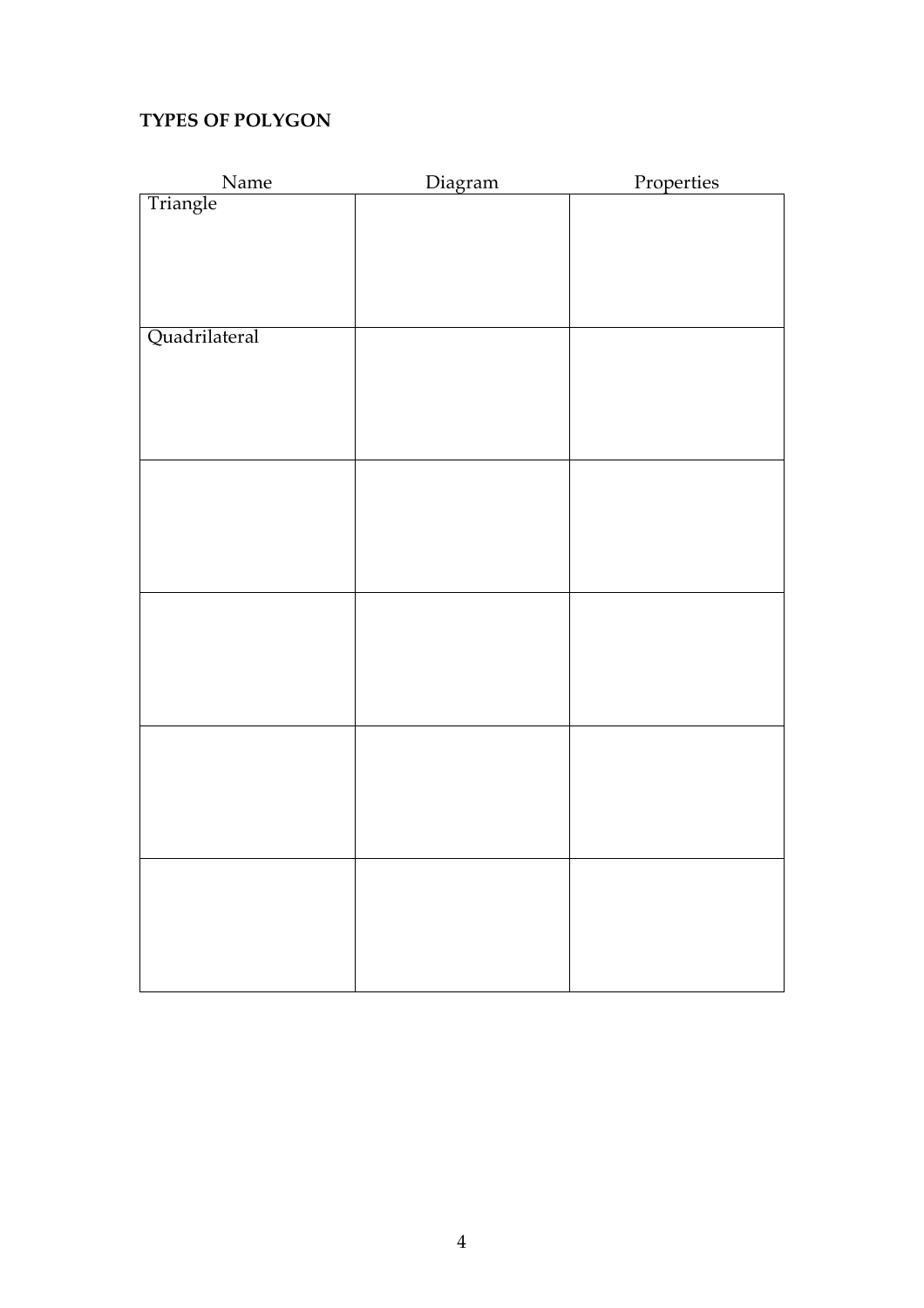## **PYTHAGORAS' THEOREM**

This theorem only works for……………………………………………………



The side opposite the right angle is called the

………………………………………

Pythagoras' Theorem says:

 $(hypotenuse) =$ 

## **Examples**

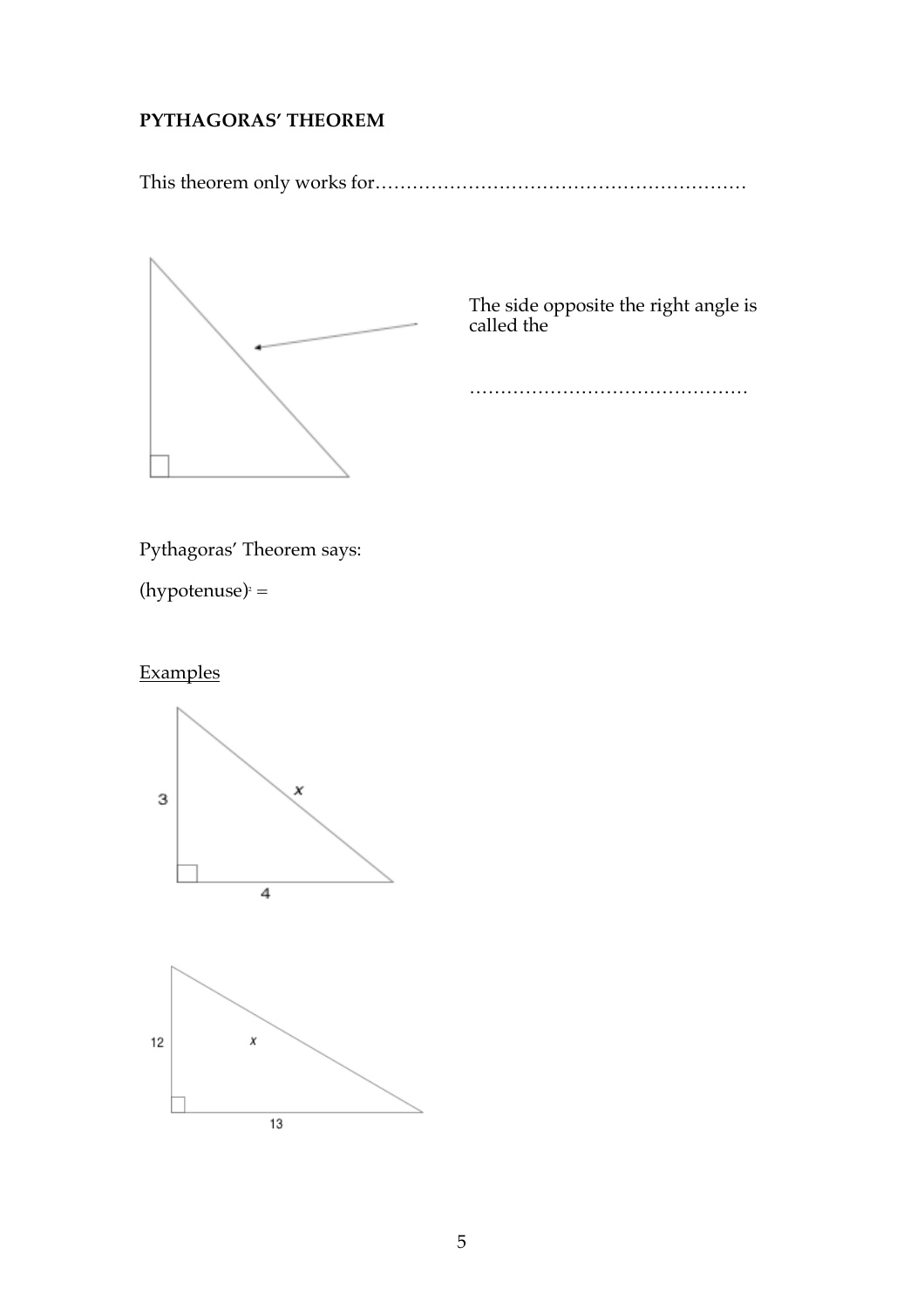# **Finding the shorter sides**

Pythagoras' Theorem says:

 $(hypotenuse) =$ 

# Examples



Interactive Qns **here** & **here**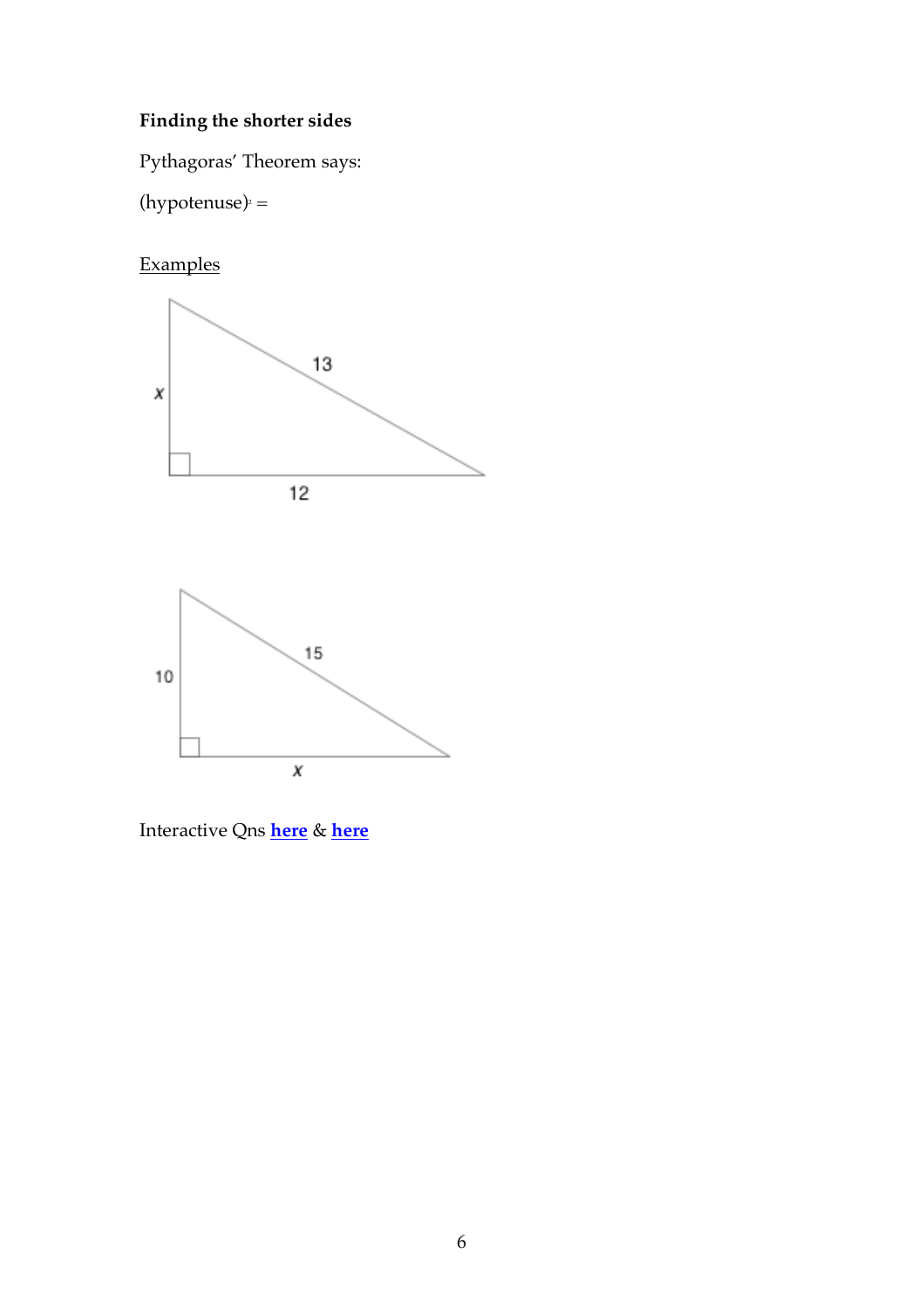### **INTERNAL AND EXTERNAL ANGLES**



 $\mathbf{i} = \mathbf{i}$ nternal angle

 $\mathbf{e} = \mathbf{external}$ angle

 $i + e$ 

# To find the external angle

| $e =$ |  |  |  |
|-------|--|--|--|
|       |  |  |  |

To find the internal angle

 $i =$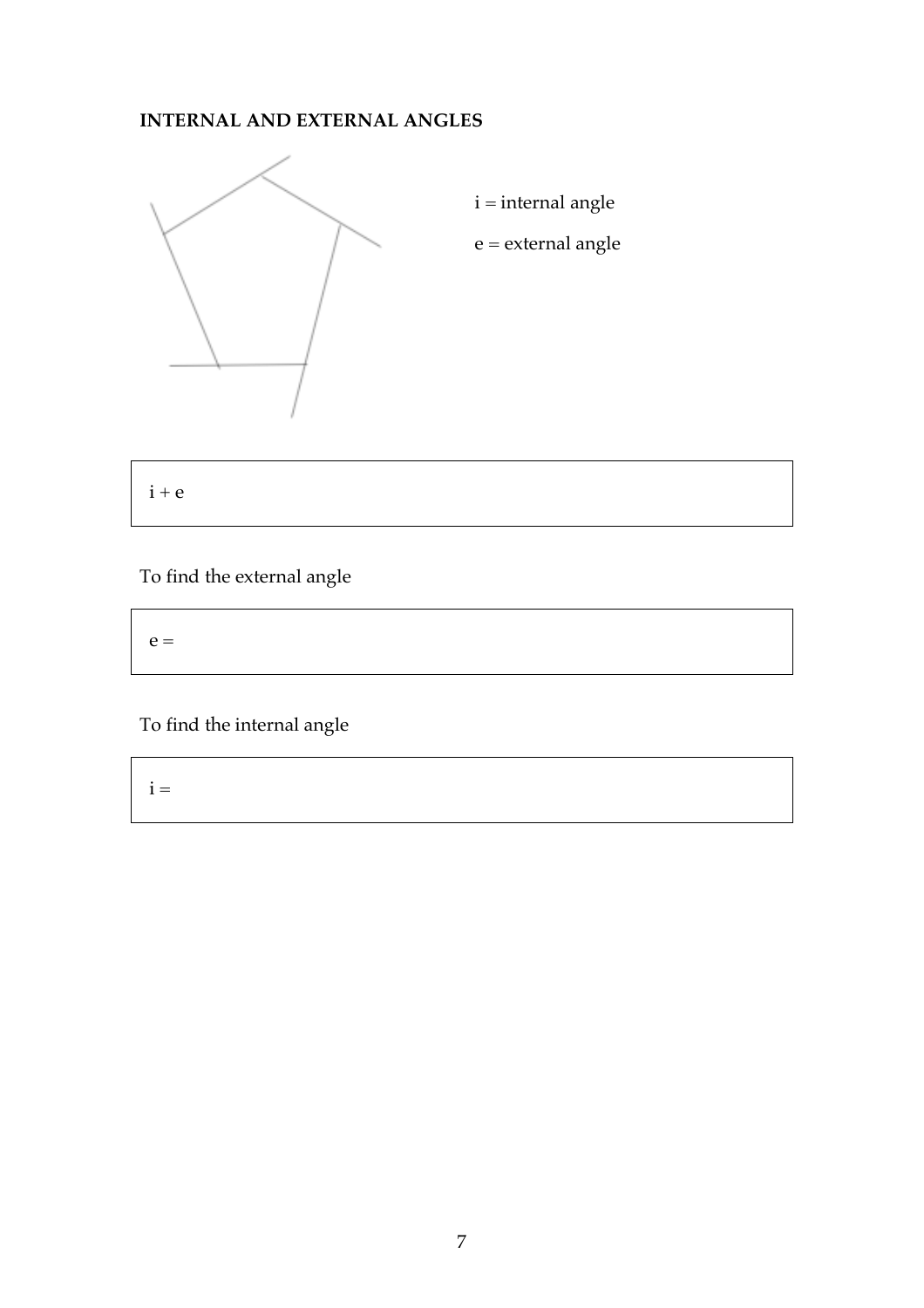# Examples

Find the external and internal angles of a regular hexagon.



Find the internal angle of a regular 12 sided shape.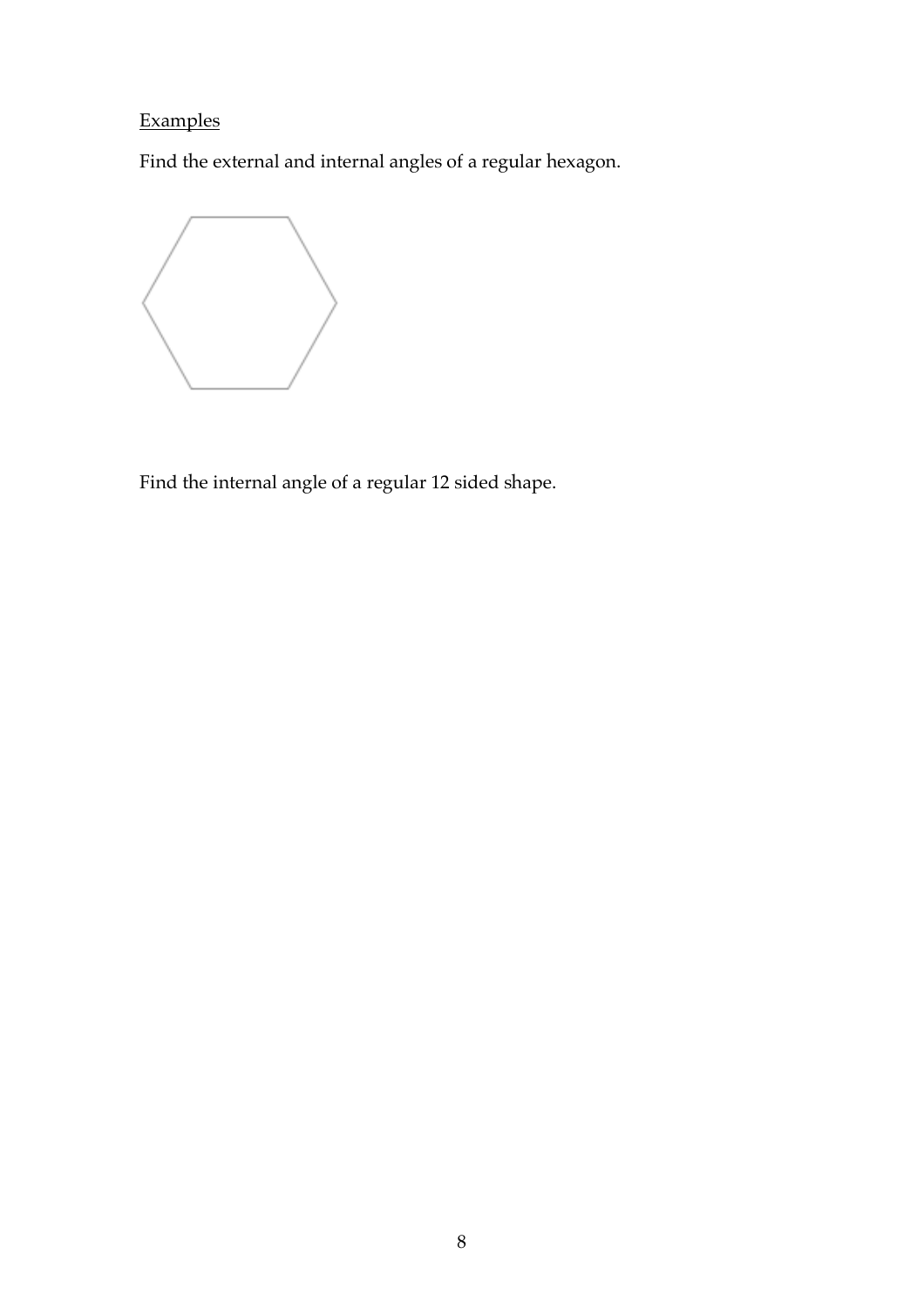## **ARCS AND SECTORS**



# Example 1



### Example 2

|            | Find the angle at the | Find the area of the |
|------------|-----------------------|----------------------|
|            | centre.               | minor sector         |
|            |                       |                      |
|            |                       |                      |
|            |                       |                      |
|            |                       |                      |
| $\sqrt{2}$ |                       |                      |
|            |                       |                      |
|            |                       |                      |
|            |                       |                      |
|            |                       |                      |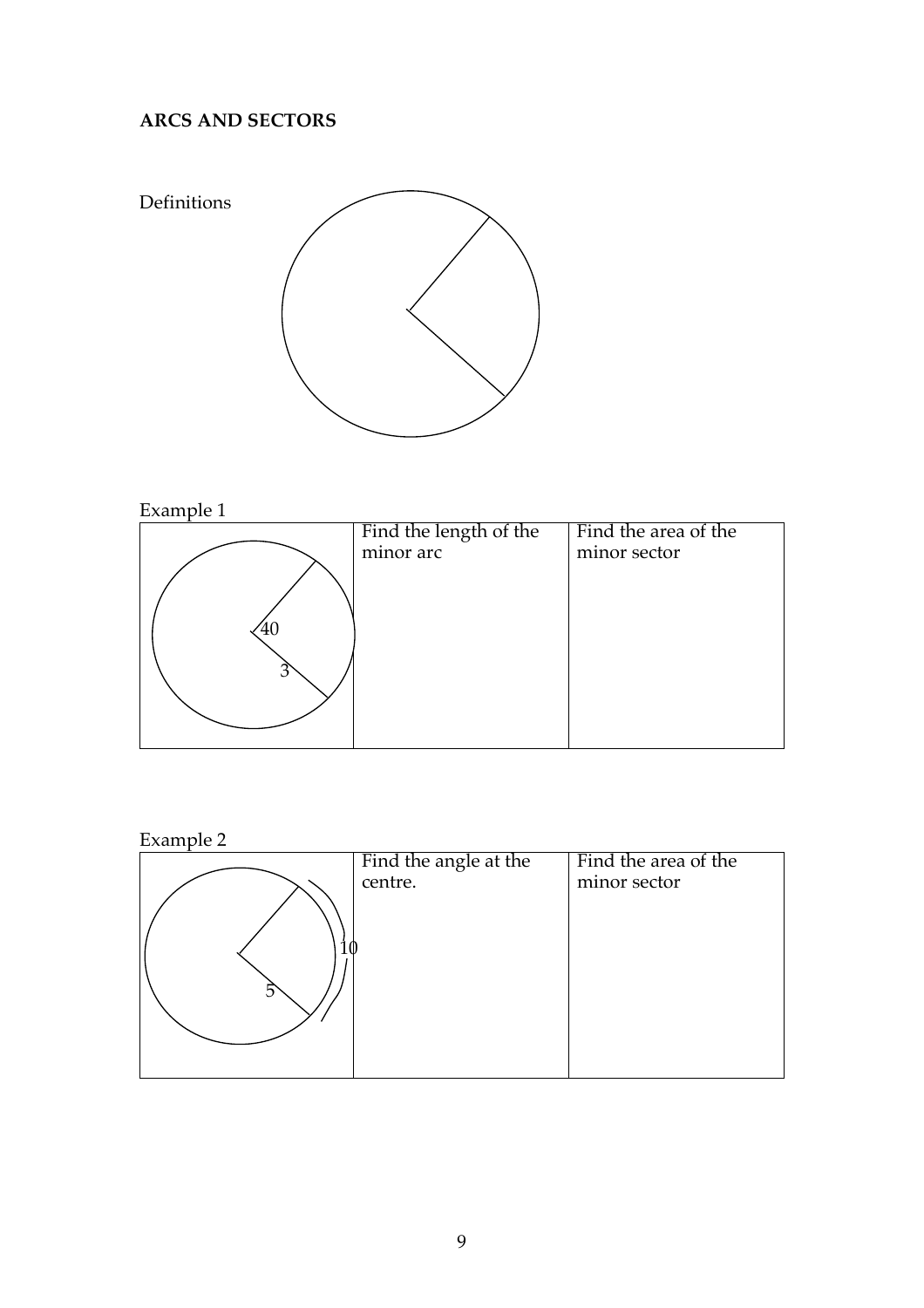### **Common Question**

A sector of a circle has radius 8cm and an angle of 210° at its centre. The sector is folded up to make a cone. Find the height of the cone and the angle between the cone and the base.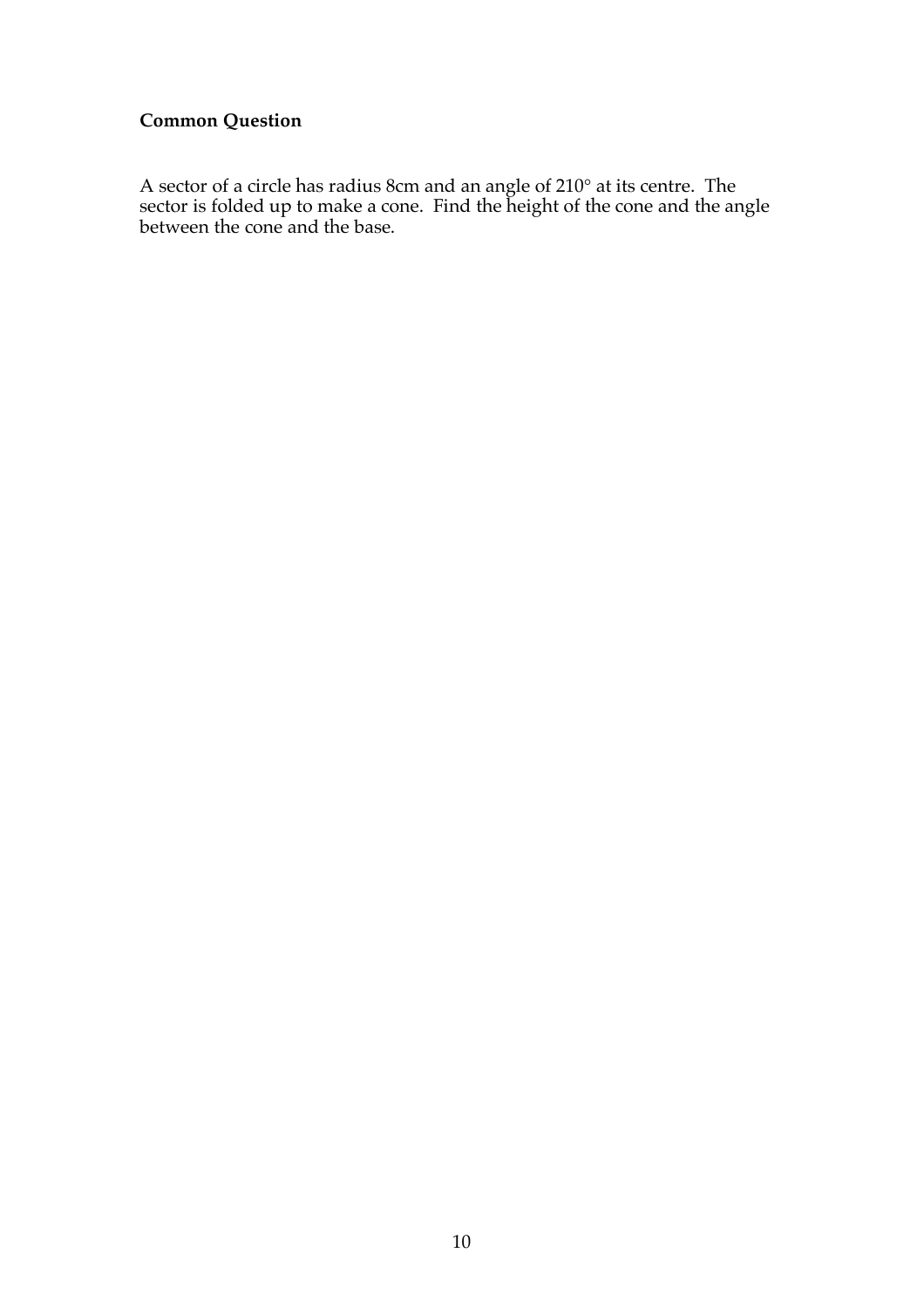## **TRIGONOMETRY**

- 1 This only works for right-angled triangles.
- 2 Label the sides of the triangle.



## **Example 1**







Interactive Questions here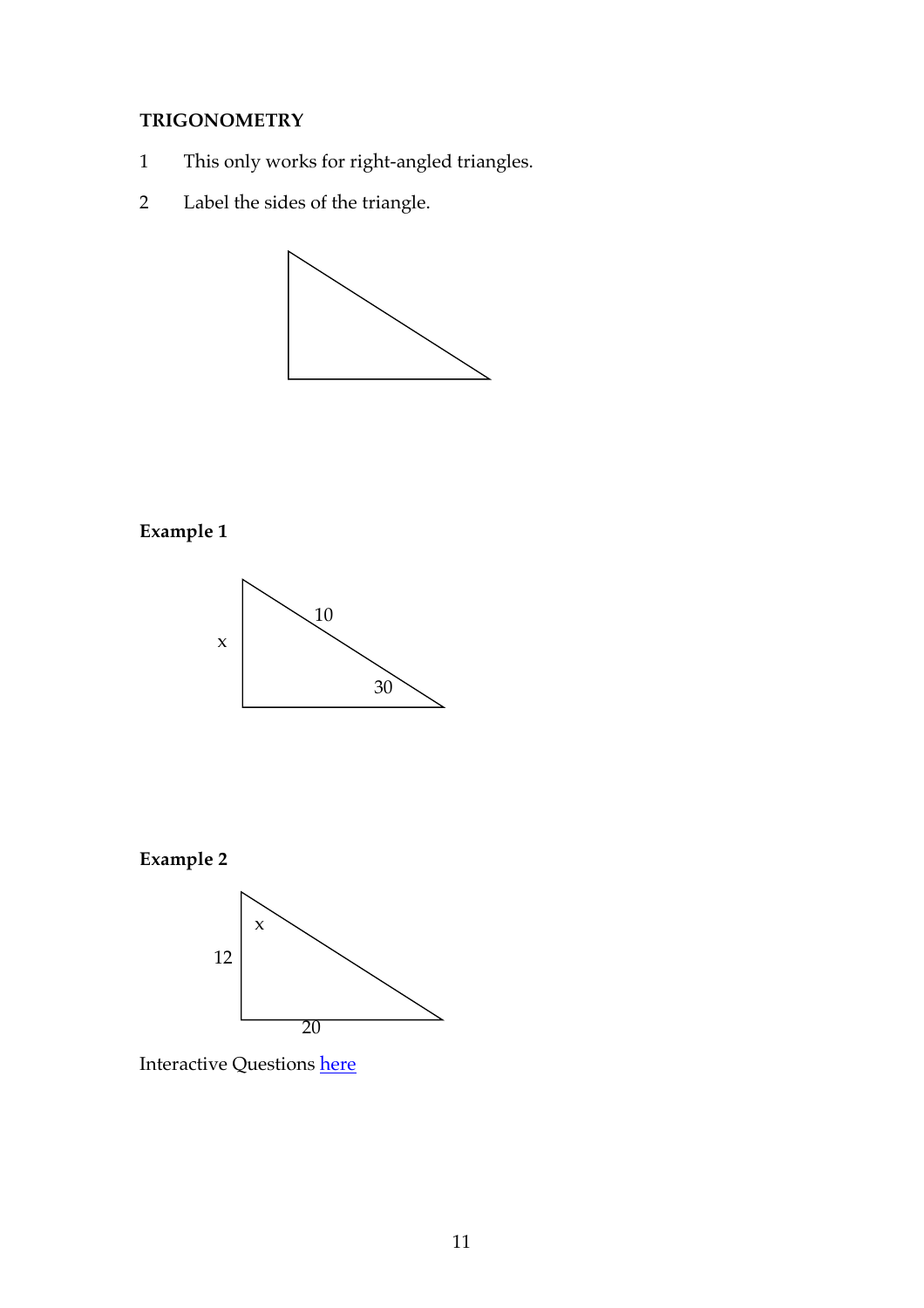#### BEARINGS

Basically Pythagoras and Trigonometry (+ sine + cosine rule) Problems

|  | Three points to remember |  |
|--|--------------------------|--|
|  |                          |  |

1

2

3

### **Example**

A ship sails 20 km on a bearing of 040˚ before turning onto a bearing of 130˚ for 15 km. How far is it from home?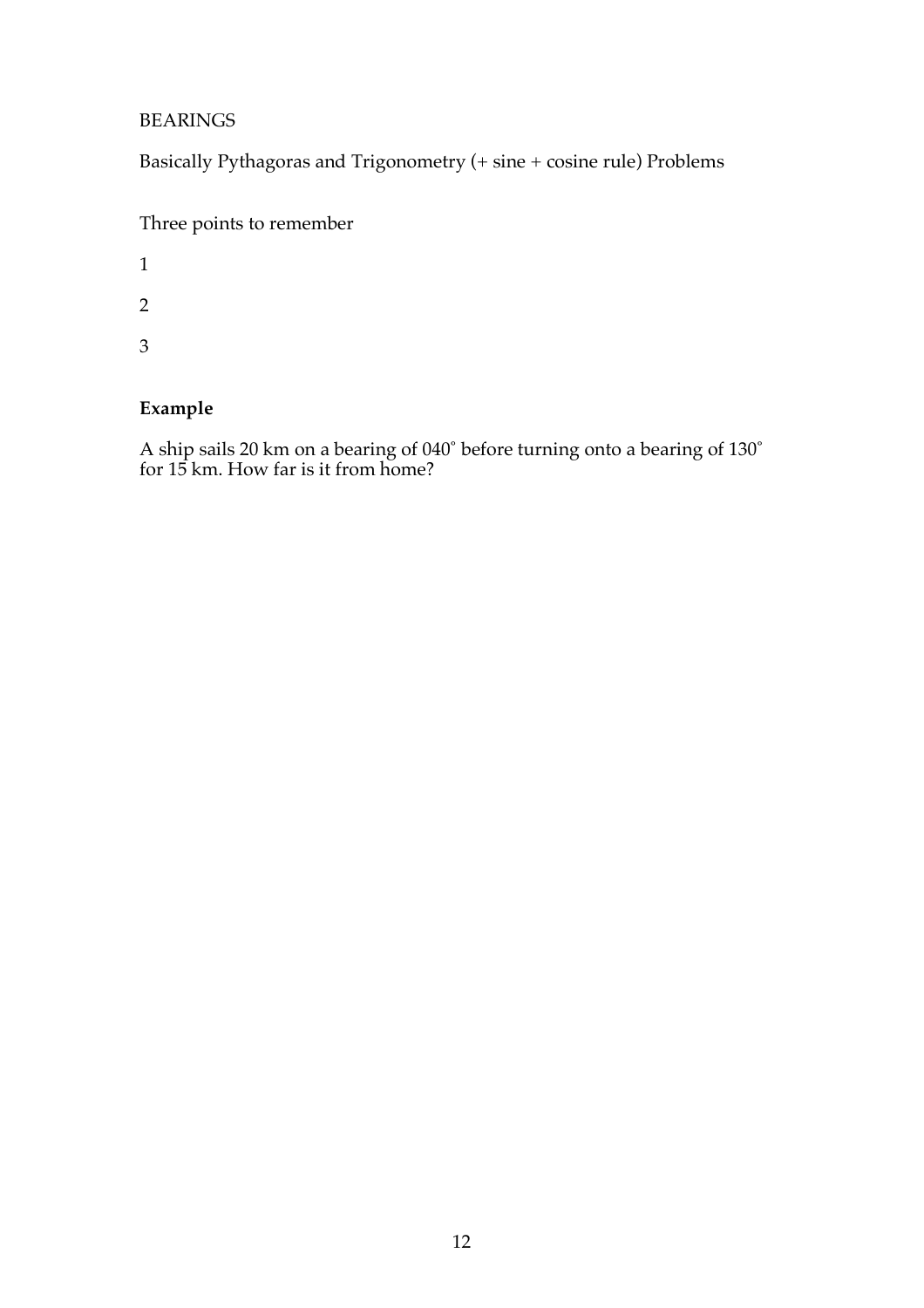#### **SIMILAR FIGURES**

Two figures are *mathematically* similar if one figure is an enlargement of the other.

This means that, for the two figures

Angles

Lines

*Examples*



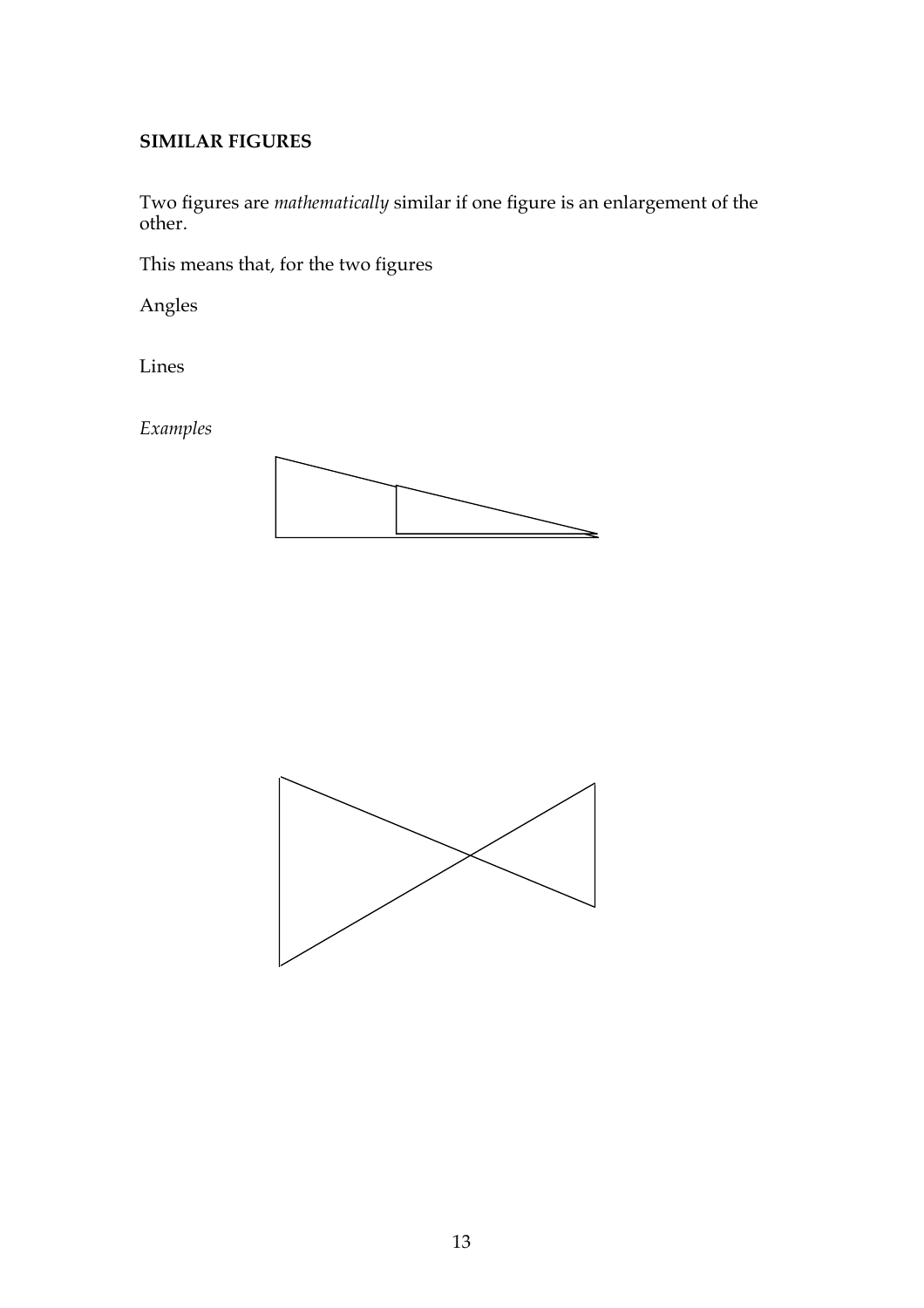### **AREAS AND VOLUMES OF SIMILAR FIGURES**

The diagrams show two cubes. Label the smaller with sides 1cm long and the larger one with sides 5cm long



|        | <b>Small Cube</b> | Large Cube | Ratio |
|--------|-------------------|------------|-------|
| Length |                   |            |       |
| Area   |                   |            |       |
| Volume |                   |            |       |

If lengths increase by a factor a,

Areas will increase by

Volume will increase by

#### **Example 1**



An Oil Tanker is built so that every length is double that in the original design.

How much more paint will be required for the new tanker than for the original design?

How much more oil will it hold than the original design?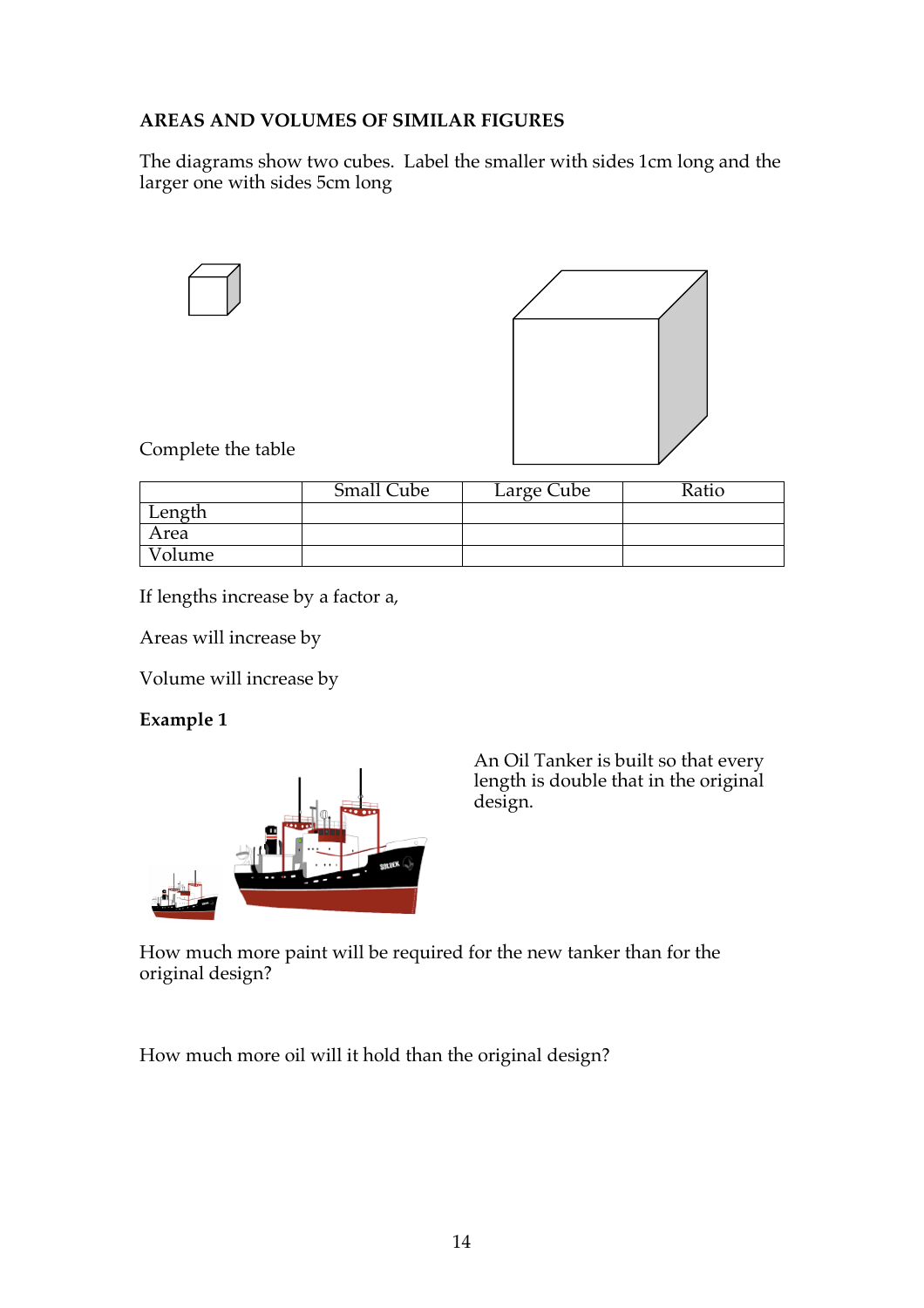### **Example 2.**

A new 'King Size' drinks can is to hold twice as much liquid as the standard can.

By what percentage must all of the lengths be increased compared to the original can?

By what factor will the area have increased compared to the original?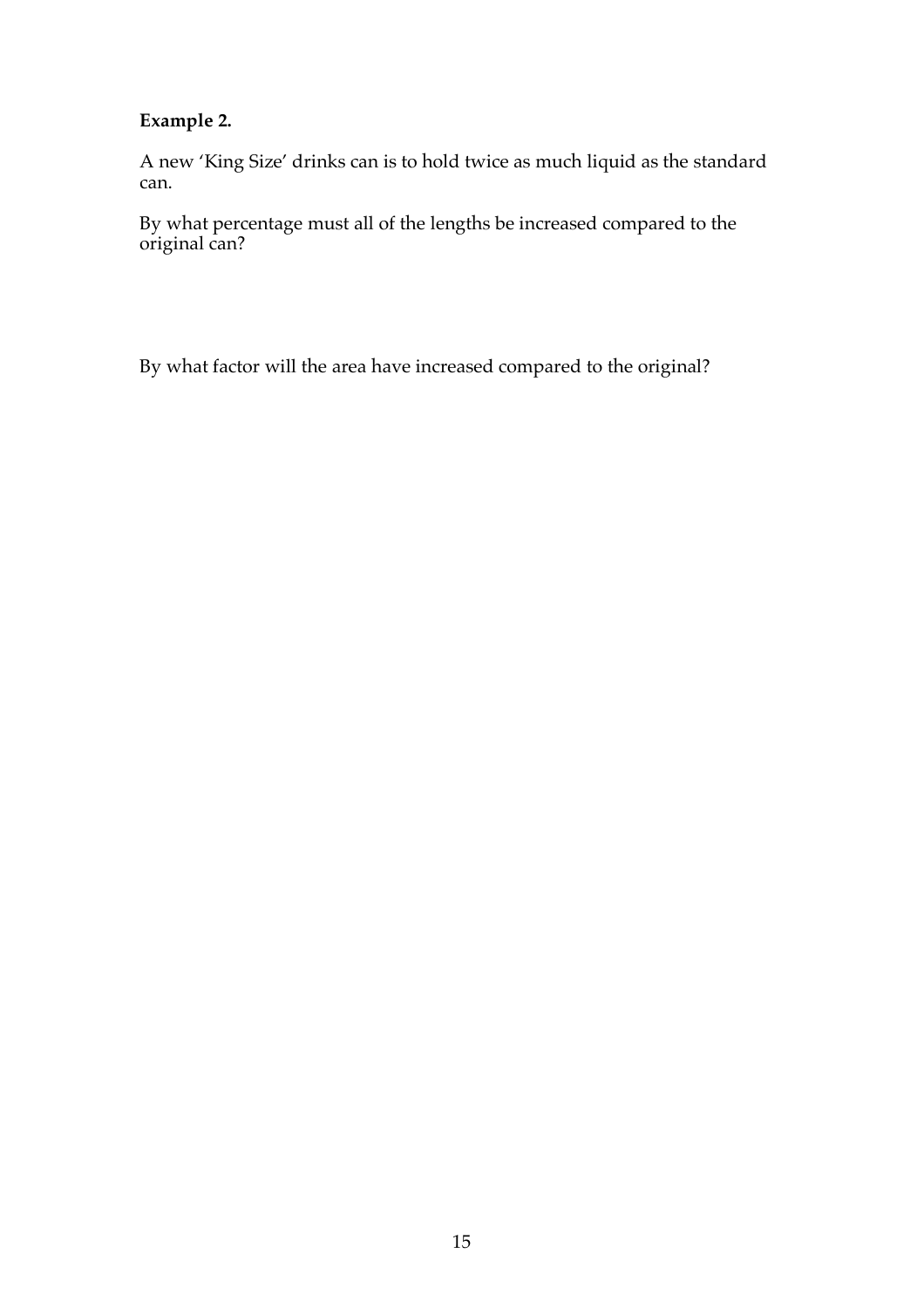### **VOLUME AND AREA FORMULAE**

## **Trapezium**



### **Circles**



Area =

Circumference =

# **Cylinders**



Volume =

Area =

# **Sphere**



Volume =

Area =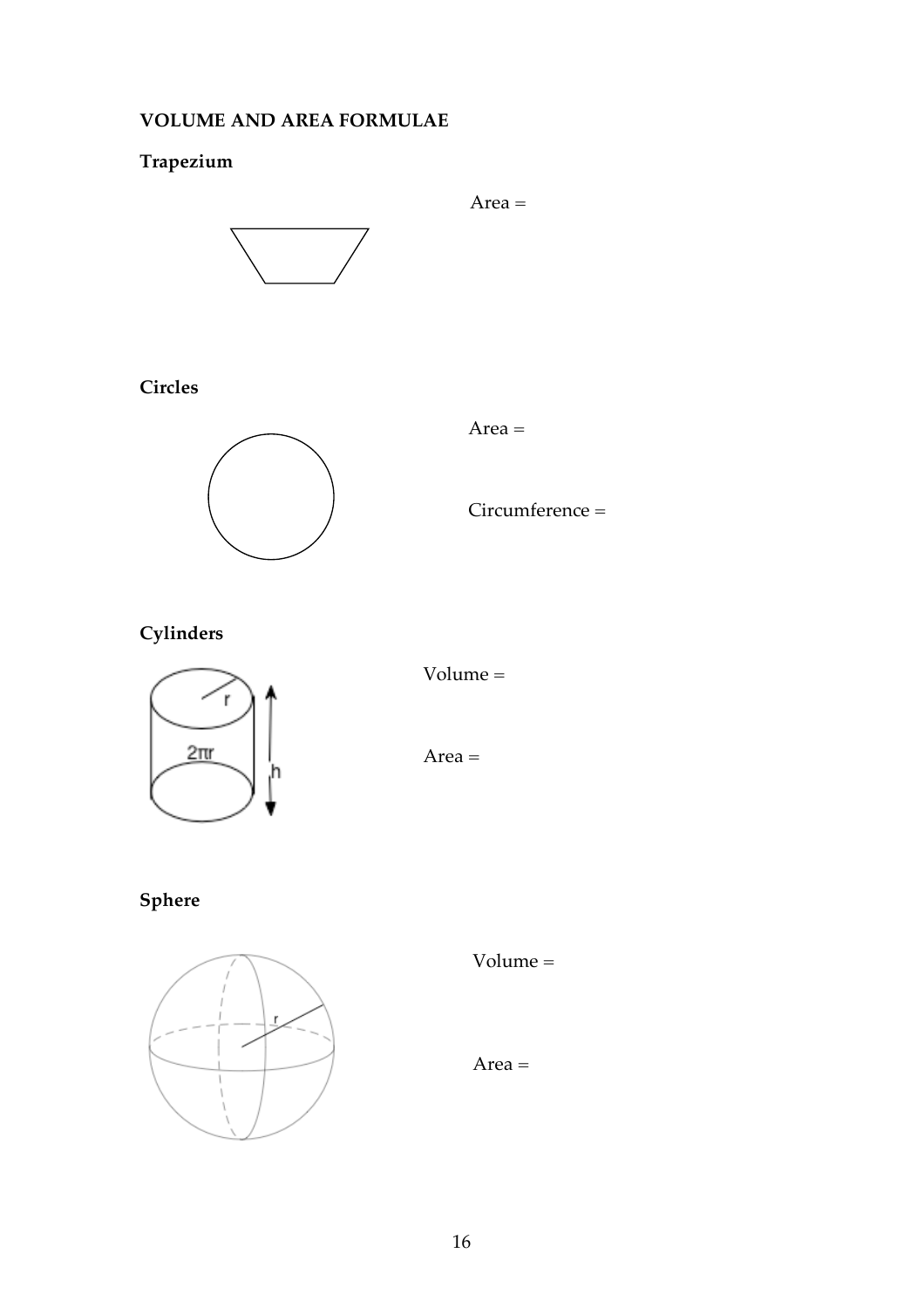### **Prism**

(Cross section is same all the way through, e.g. cylinder, toblerone, cuboid….)



Volume =  $CSA$  x height

## **Pyramids**

(Cones, tetrahedrons, square-based …. etc







 $Vol =$ 

**Cones**



Right circular cone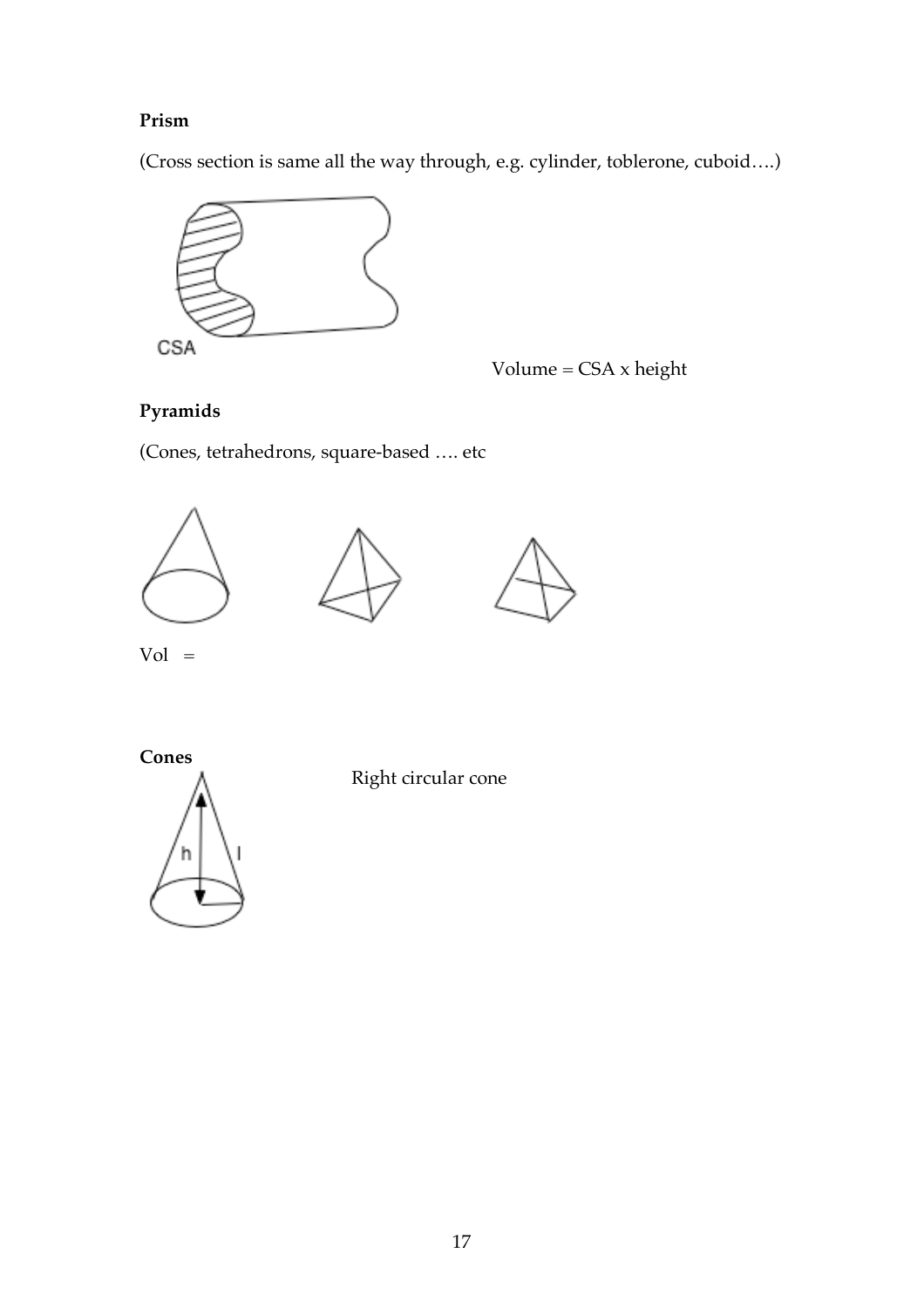#### **VECTORS**

A vector is just a movement between two points. The route is unimportant. A vector has both 'direction' and 'length' (magnitude)

e.g.



Examples

*AB* !!! =

*BC*  $\Rightarrow$ =

*CF*  $\frac{1}{1}$ =

#### **Parallel vectors**

Parallel vectors have the same direction



To prove 2 vectors are parallel show that one vector is a multiple of the other

#### **Ratio**

Given that P divides BE in the ratio 3:1 find BP.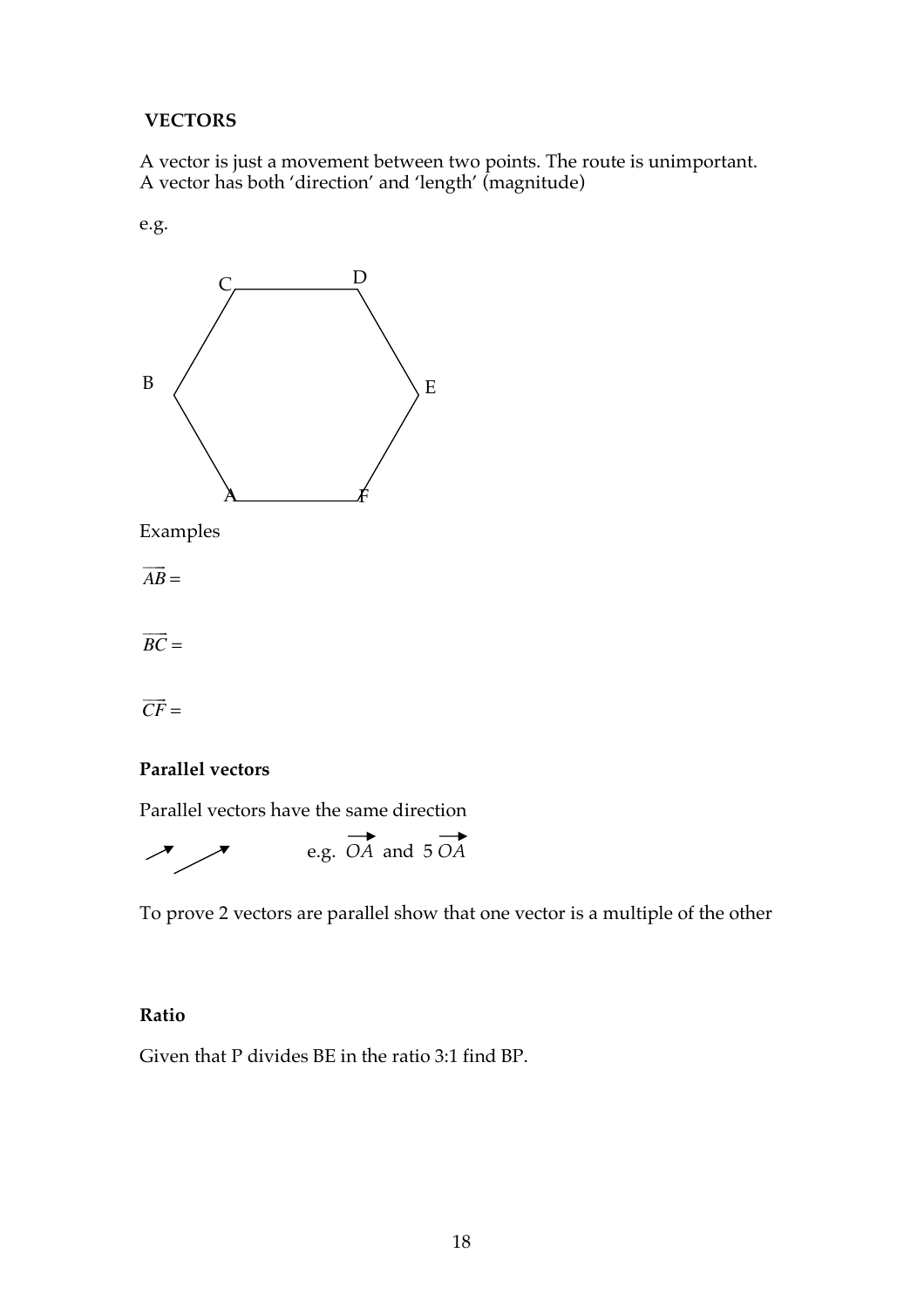## **Example GCSE Question**



*OPQR* is a parallelogram. *S* is the midpoint of *OR*

a) Find in terms of *a* and *b* (i)  $OR$  (ii)  $OQ$  (iii) *OQ*  $(iii)$   $\overrightarrow{PS}$ 

*T* is on *PS*, so that  $PT = \frac{2}{3} PS$ 

b) show that *T* is also on *OQ*, and find the ratio *OT*:*TQ*

OCR Qns here. AQA Qns here. Worksheet here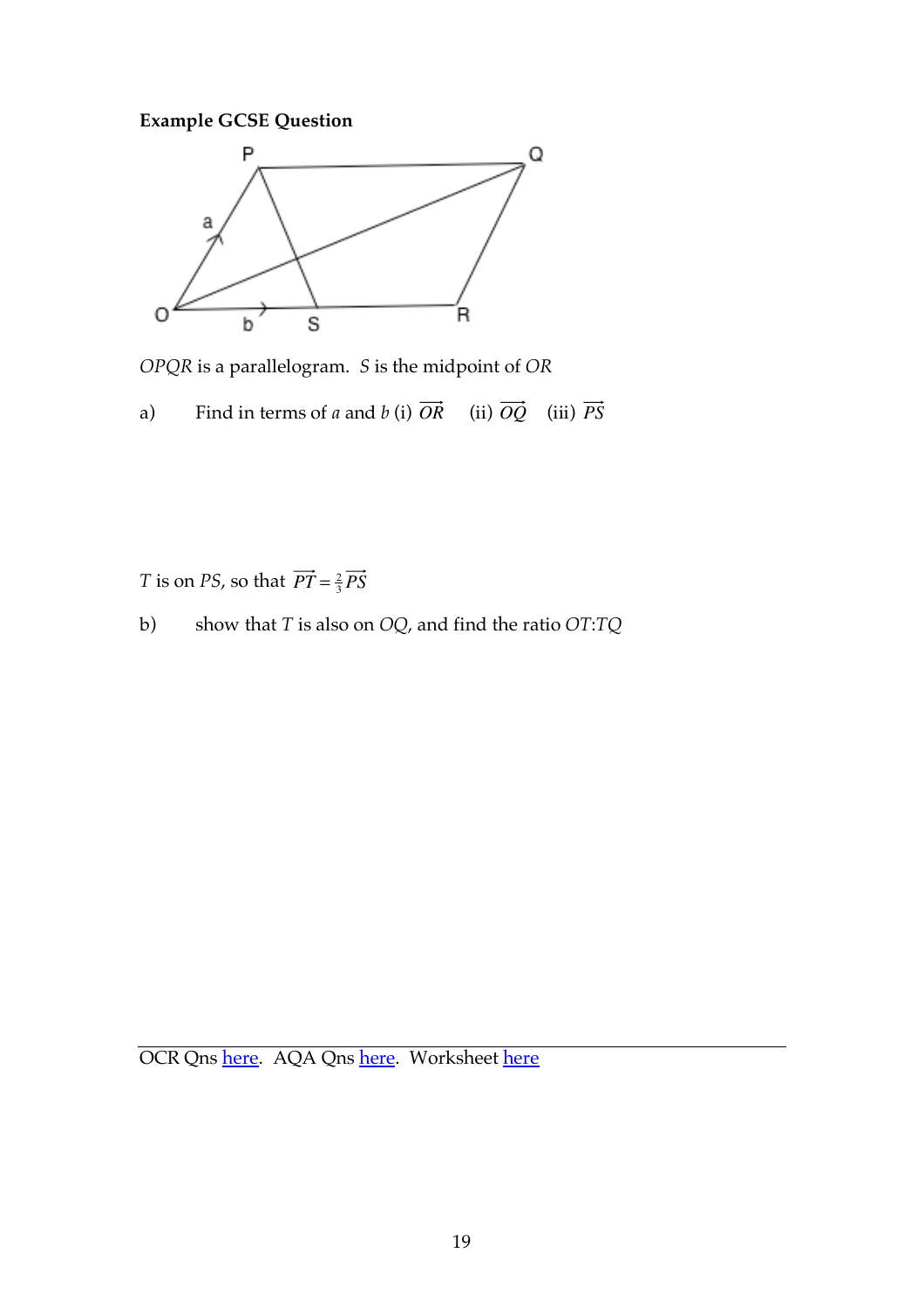#### **CIRCLE LAWS**



AQA A Qns <u>here</u> Online Demo <u>here</u>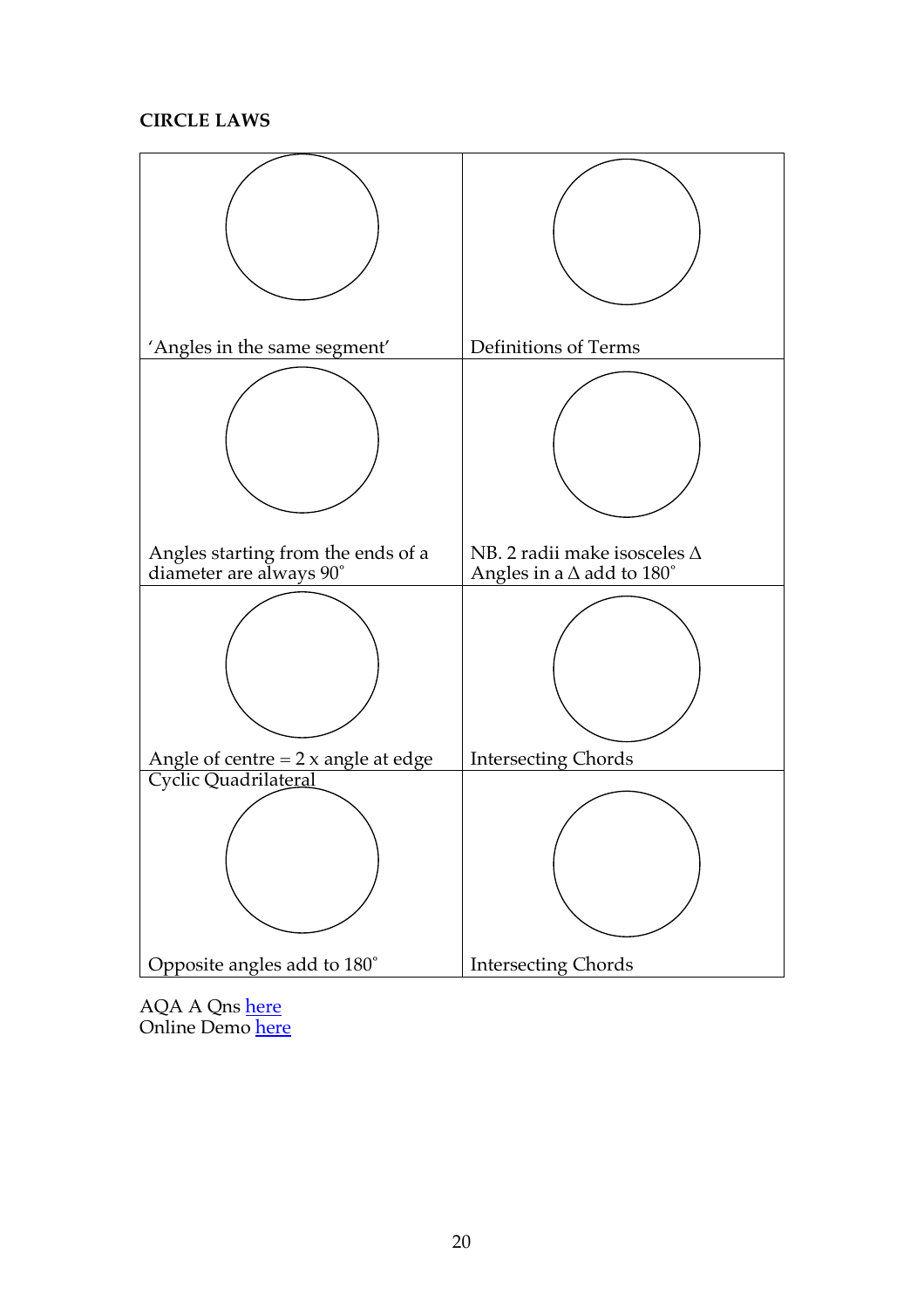## **TANGENT LAWS**

Equal distance to a point





Alternate Segment Theorem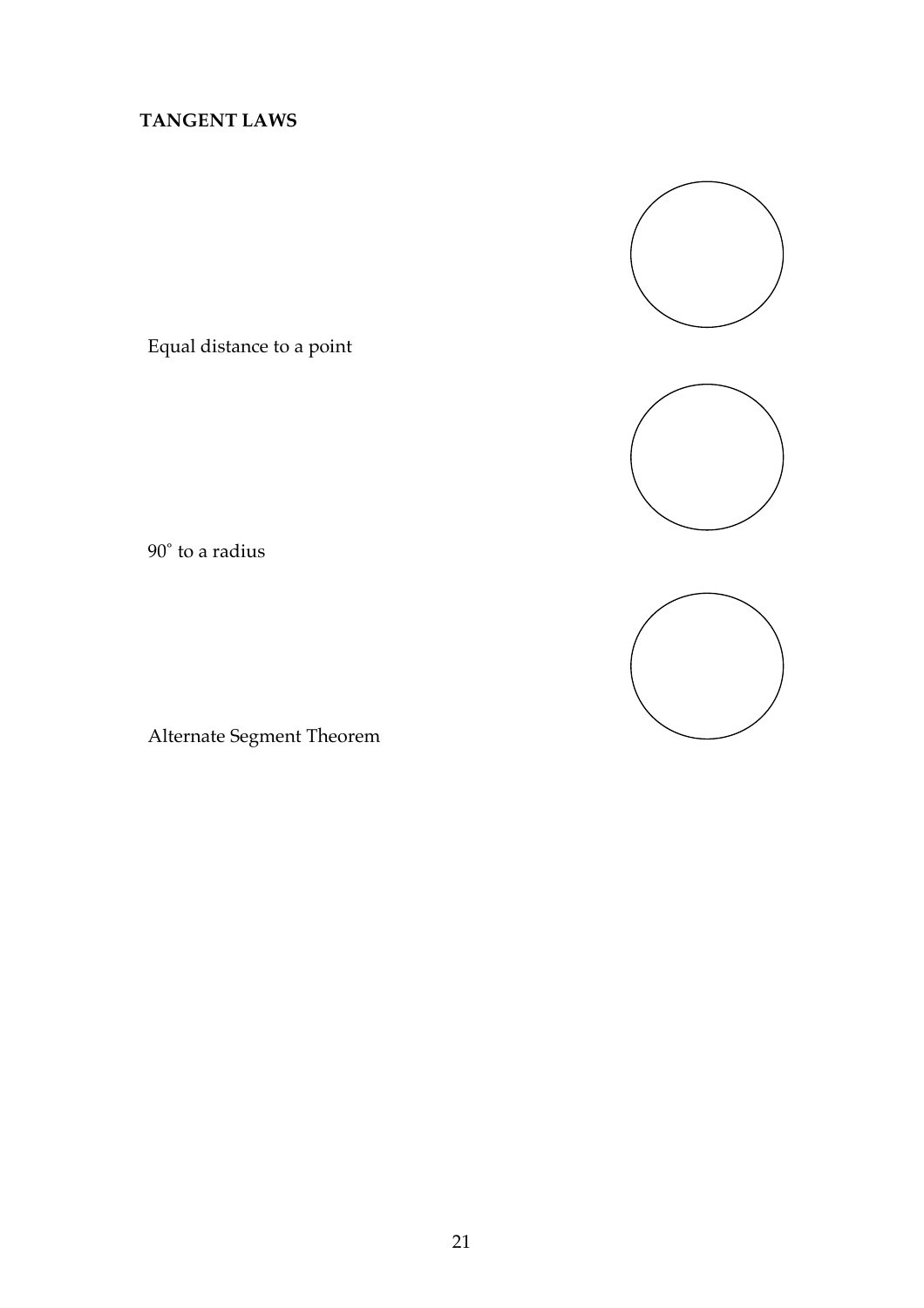#### **SINE AND COSINE RULES**

SOHCAHTAO (basic trig) only works for

Sine and Cosine rules work for

### **Sine rule**

You must have a complete side-angle pair. Else use Cosine Rule



or

Example 1



Example 2

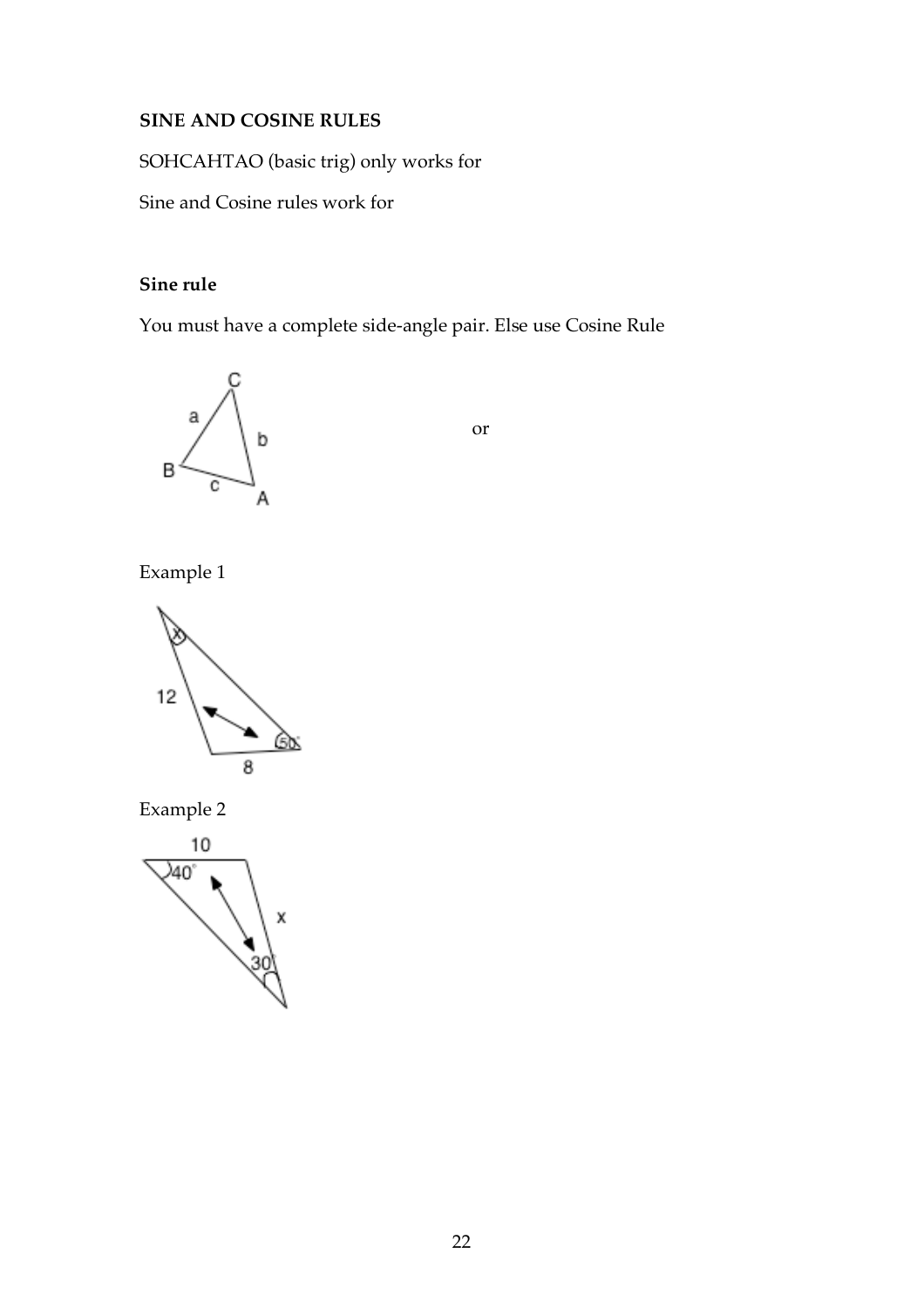## **Cosine Rule**



**To find a Length**

**Example 1**



# **Example 2**



AQA A Trig Qns here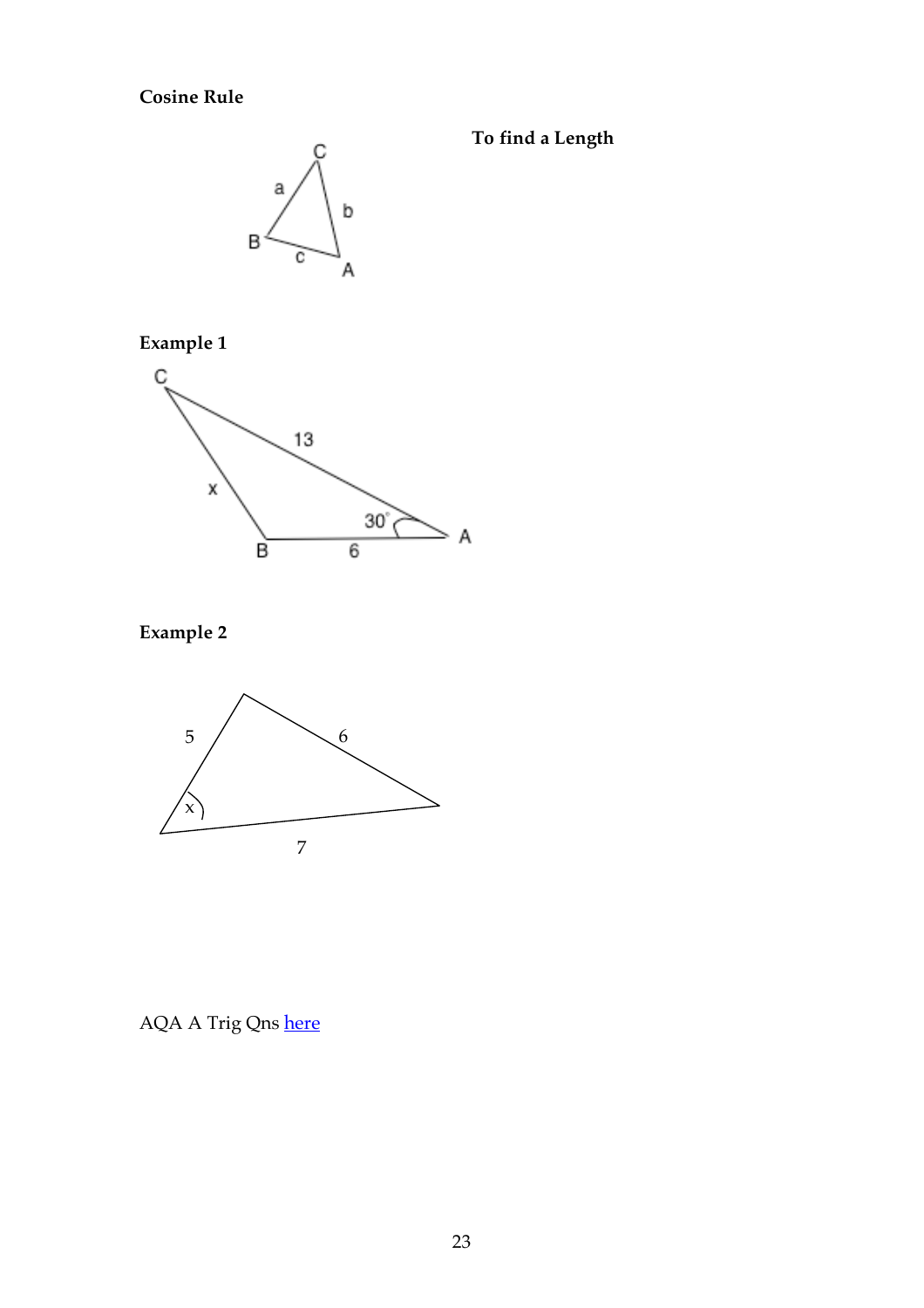## **AREA OF A TRIANGLE**

You can use the basic formula;

But it is often useful to use

## **Common Question**

Find the area in the shaded segment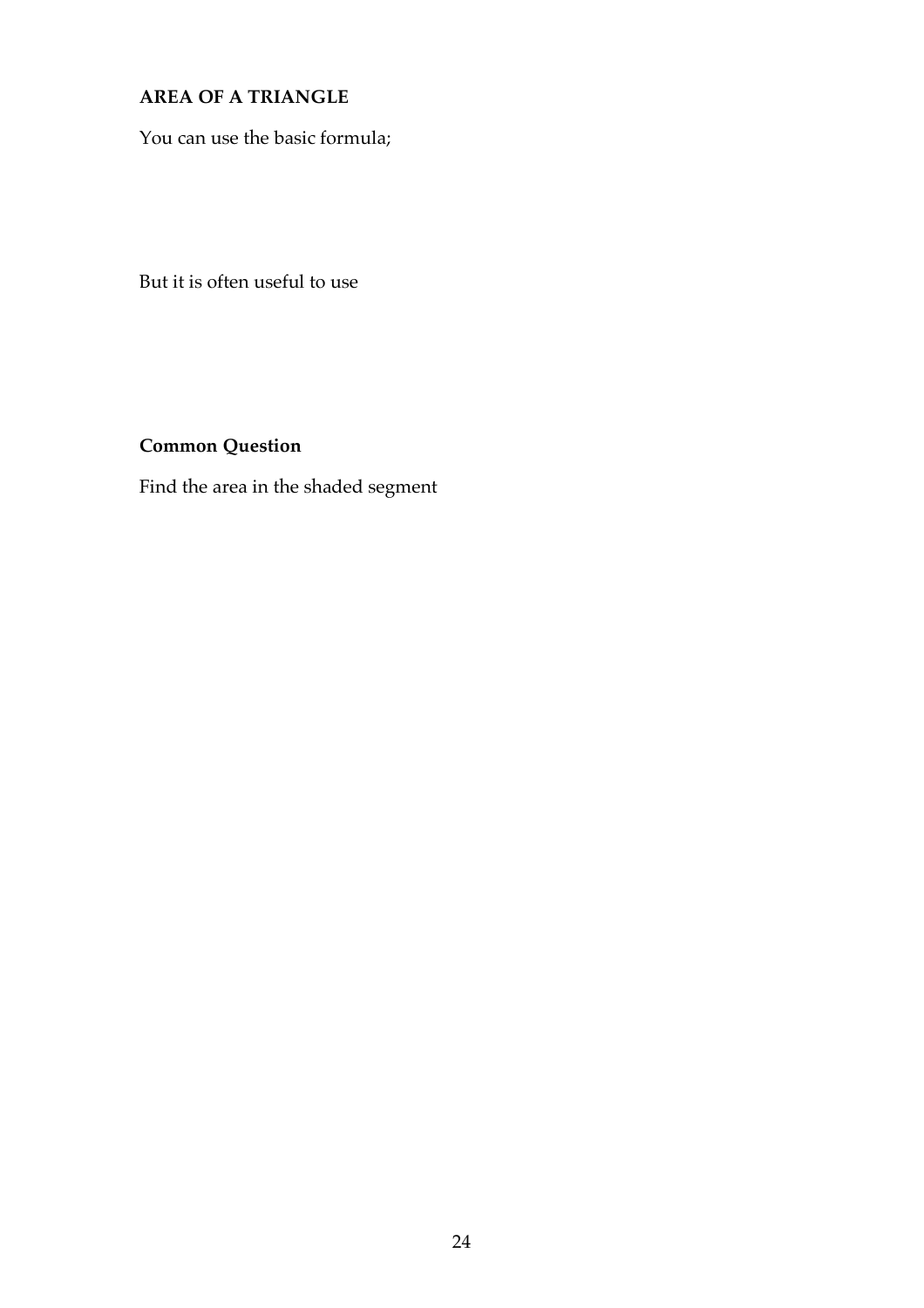## **Constructions**

You must be able to construct the following;

**1 A 60**° **Angle**

**2 A Right Angle (Bisector of a Line)**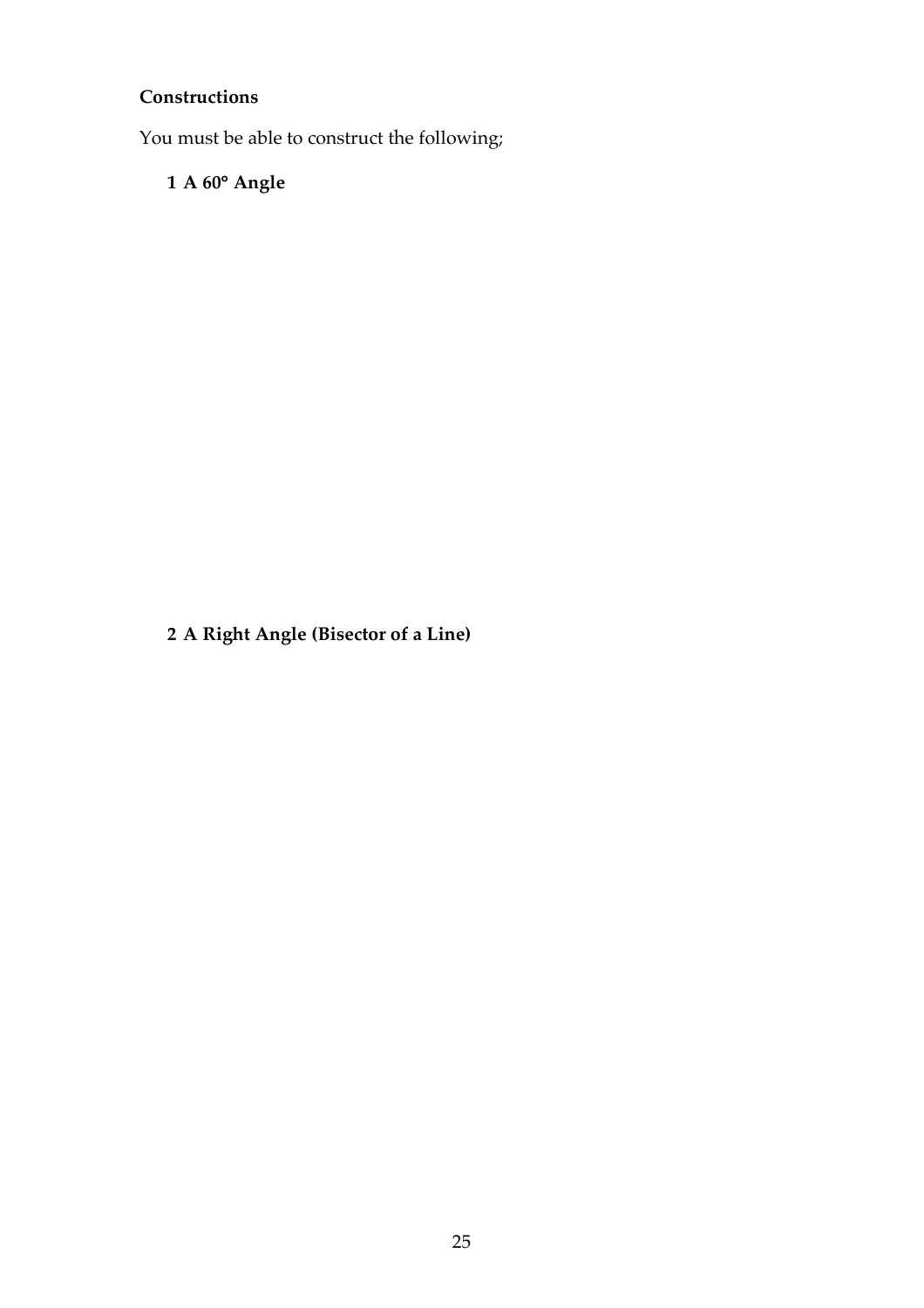# **3 An Angle Bisector**

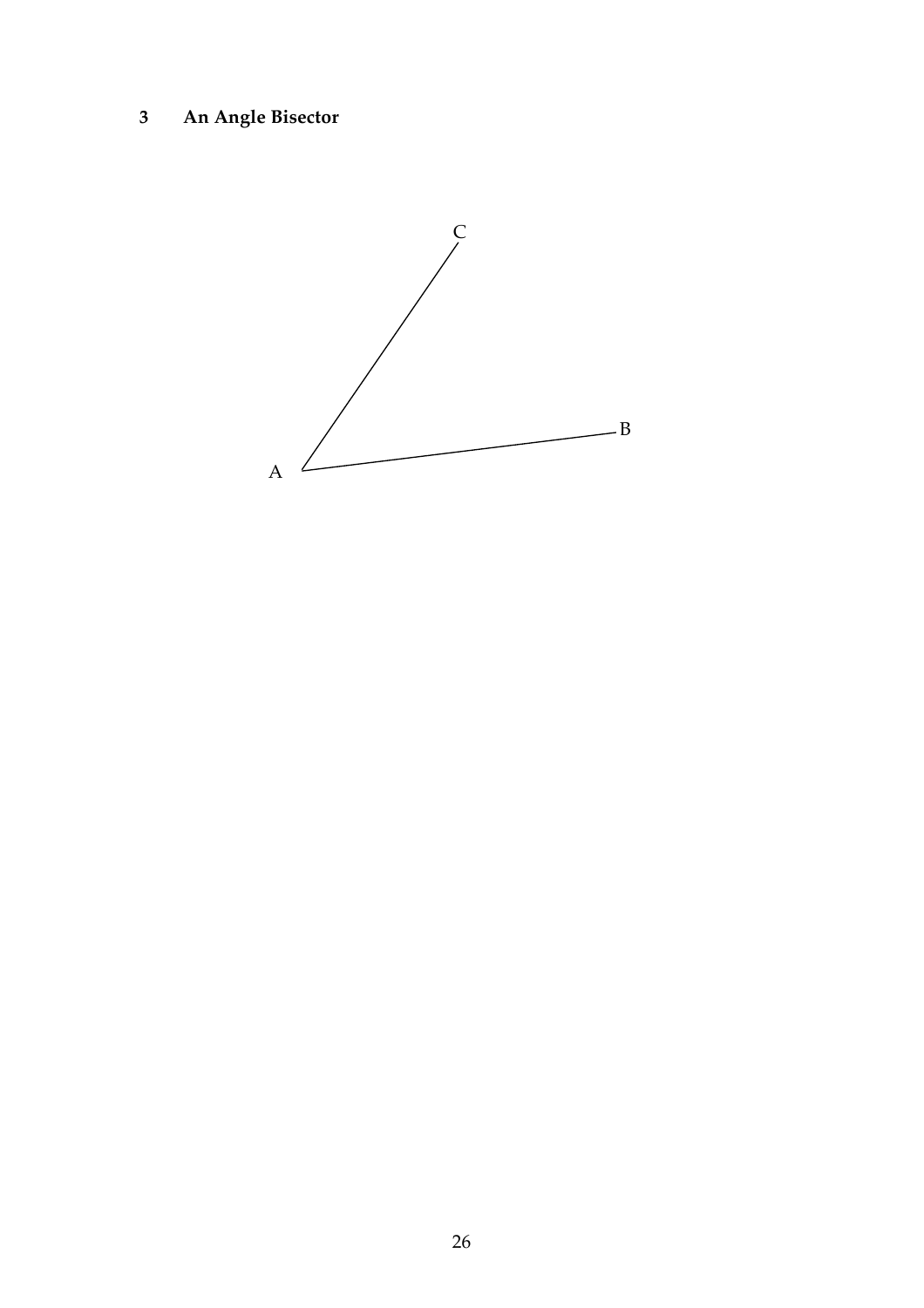#### **TRANSFORMATIONS**

There are four transformations

Translation Reflection Rotation Enlargement

**Translations** – just a 'shift' e.g. 
$$
\begin{pmatrix} 2 \\ 4 \\ -2 \end{pmatrix}
$$
 means 2 along, 4 up  
means 1 back, 2 down

**Reflections** – Need to know reflection lines such as  $x = 2$ ,  $y = -1$ ,  $y = x$ ,  $y = -x$ 

Example; Plot the triangle A with vertices at  $(3,1)$   $(6,1)$  and  $(6,2)$ 

Reflect A in the line  $y = -1$  and label your answer B

Reflect A in the line  $y = x$  and label your answer C

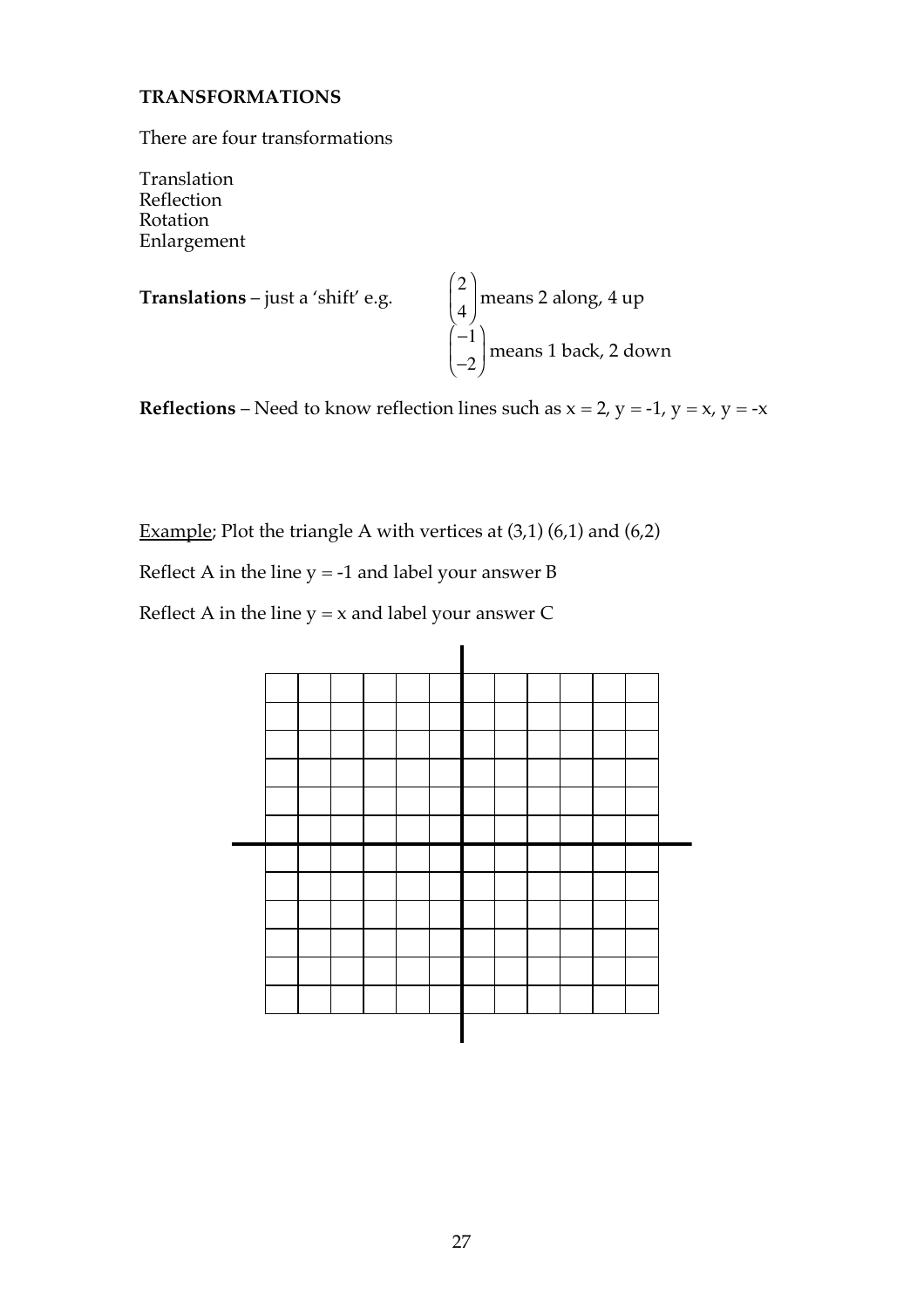**Rotations** – Need to know three things: Centre Angle **Direction** (will usually be worth 3 marks on a GCSE paper)

**Enlargements** – Need to know centre of enlargement and scale factor.

Need to know e.g.  $scale = 2$  $scale = \frac{1}{2}$ online demo here 2



### **Examples**

Plot triangle ABC at (1,1), (4,1), (3,2).

- 1. Translate your triangle through  $\begin{bmatrix} 0 \\ 0 \end{bmatrix}$  and label it 1. 2 3  $\big($ ⎝  $\mathsf I$  $\lambda$ ⎠ ⎟
- 2. Reflect the original triangle in the line  $y = x$  and label it 2.
- 3. Rotate the original triangle 90° clockwise about the point (0,0) and label it 3.
- 4. Enlarge your triangle, scale factor  $-\frac{1}{2}$ , centre (-1,-1) and label it 4. −<br>cale factor  $-\frac{1}{2}$

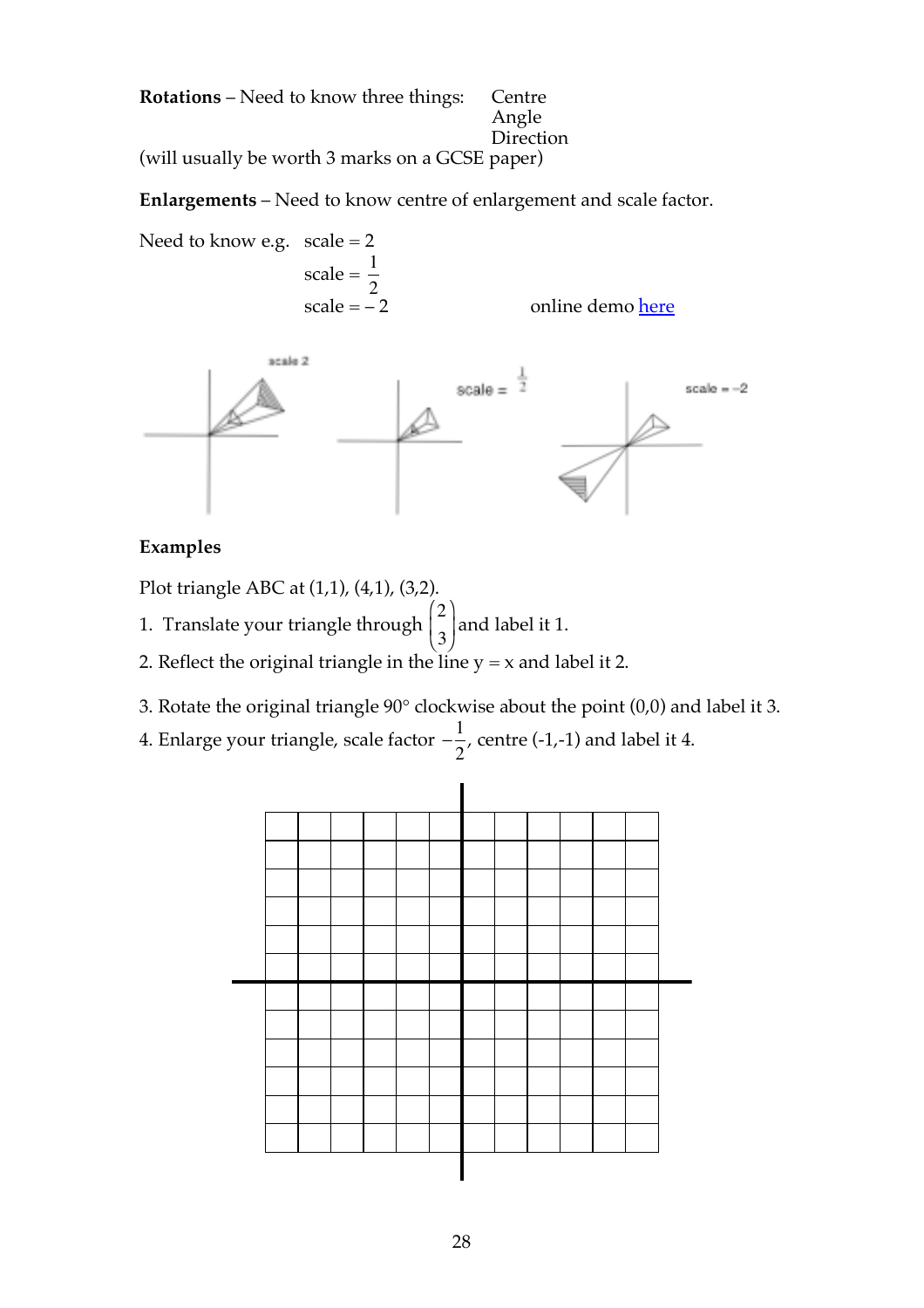## **SOLUTIONS TO TRIG PROBLEMS FOR 0 < x < 360**

### **The Sine Curve**

Sketch the graph of  $y = sin(x)$  on the axes below.



Hence use the graph to find all solutions between  $x = 0$  and 360 to  $\sin x = \frac{1}{2}$